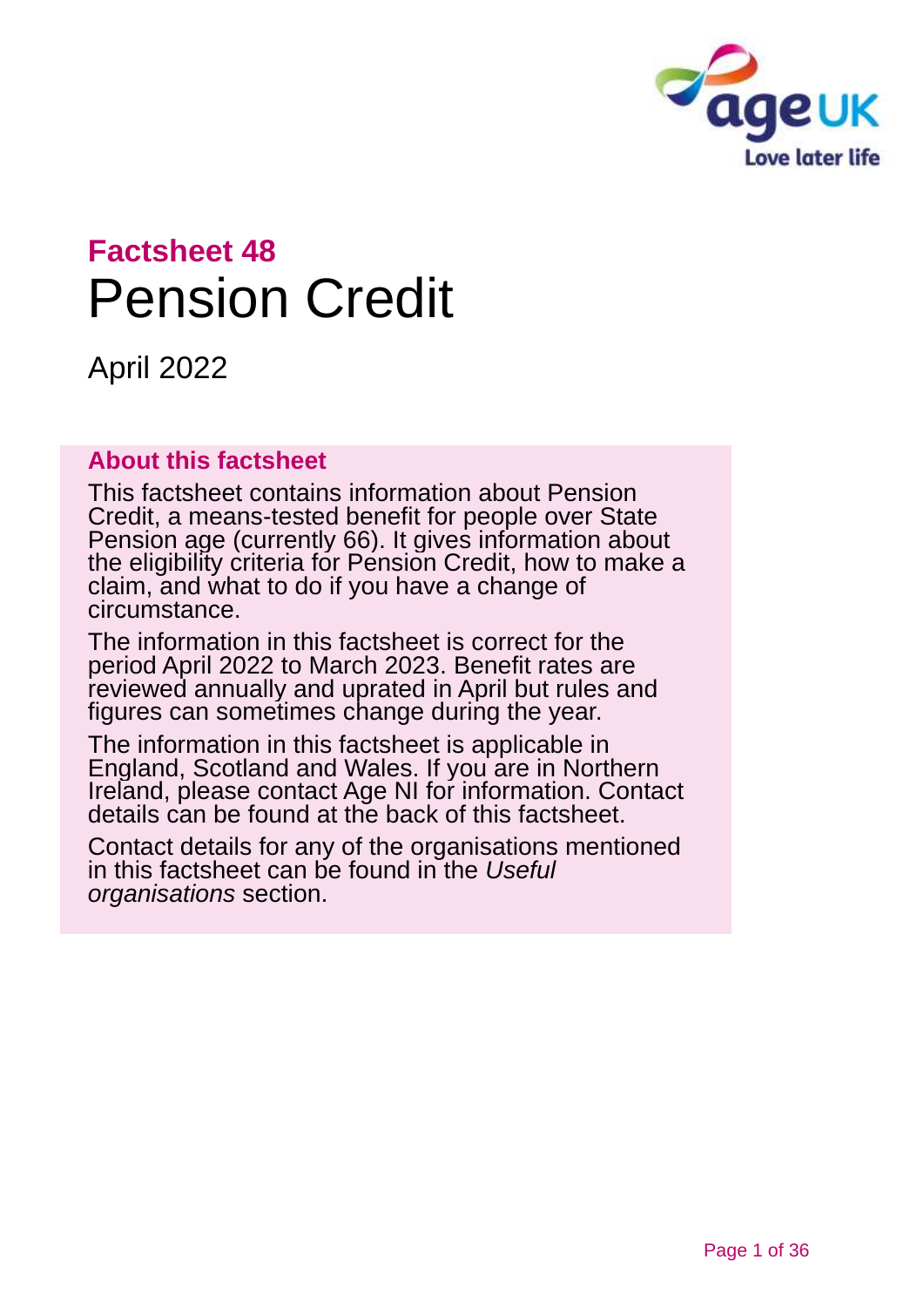# **Contents**

| 1 What is Pension Credit?                                 | 4  |
|-----------------------------------------------------------|----|
| 2 Who qualifies for PC?                                   | 4  |
| 2.1 Basic requirements                                    | 5  |
| 2.2 Mixed age couples                                     | 5  |
| 2.3 Single person                                         | 6  |
| 2.4 Income-related criteria                               | 6  |
| 2.5 Residence and immigration requirements                | 6  |
| 3 Current rates                                           | 7  |
| 4 Appropriate minimum guarantee                           | 7  |
| 4.1 Standard minimum guarantee                            | 7  |
| 4.2 Severe disability                                     | 8  |
| 4.3 Carers                                                | 9  |
| 4.4 Children                                              | 10 |
| 4.5 Housing costs                                         | 11 |
| 5 Working out amount                                      | 15 |
| 6 How to claim                                            | 21 |
| 6.1 Backdating and advance claims                         | 22 |
| 6.2 Moving to Pension Credit from working age<br>benefits | 22 |
| 6.3 If the Pension Service needs more information         | 23 |
| 6.4 Delays and complaints                                 | 23 |
| <b>7 Decisions and payment</b>                            | 23 |
| 7.1 If you disagree with a decision                       | 24 |
| 7.2 Payment                                               | 24 |
| 8 Change of circumstances and assessed<br>income periods  | 24 |
| 8.1 Assessed income periods                               | 24 |
| 8.2 Change of circumstances with no AIP                   | 26 |
| 8.3 If you go into hospital                               | 26 |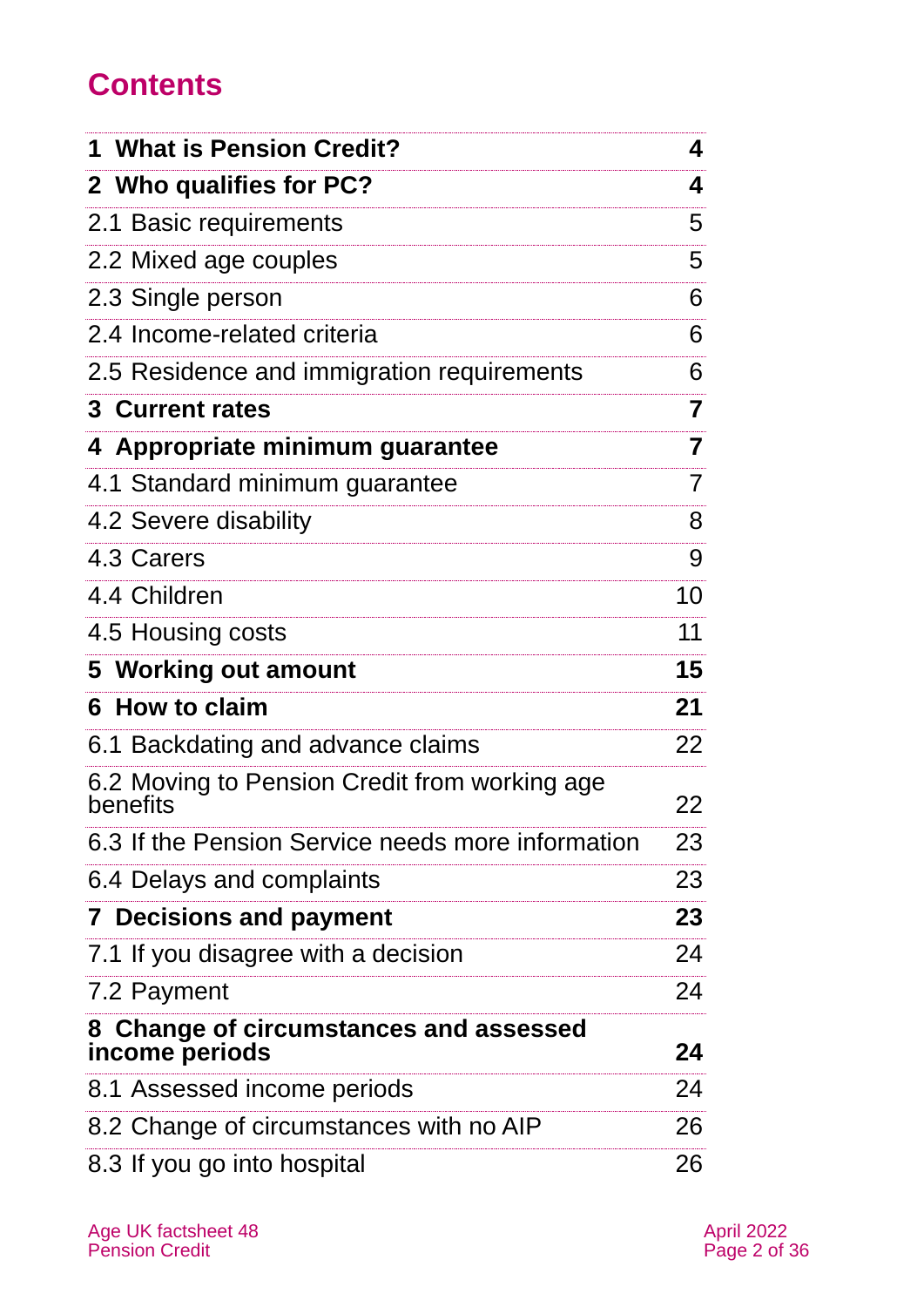| 8.4 If you go into a care home                      | 27 |
|-----------------------------------------------------|----|
| 8.5 If you go abroad                                | 28 |
| 8.6 If PC stops for a mixed age couple              | 29 |
| 8.7 Becoming a mixed-age couple when<br>claiming PC | 29 |
| 8.8 Equity release                                  | 29 |
| 9 Other benefits if you receive Pension Credit      | 30 |
| 9.1 TV licence concessions                          | 31 |
| <b>10 DWP Guidance</b>                              | 31 |
| Useful organisations                                | 33 |
| Age UK                                              | 35 |
| Support our work                                    | 35 |

# **Glossary**

| AA - Attendance Allowance                   | AIP - Assessed Income Period                              |
|---------------------------------------------|-----------------------------------------------------------|
| CA - Carer's Allowance                      | <b>CTS - Council Tax Support</b>                          |
| DLA - Disability Living                     | <b>DWP</b> – Department for Work                          |
| Allowance                                   | and Pensions                                              |
|                                             | EEA - European Economic Area ESA - Employment and Support |
|                                             | Allowance                                                 |
| HB - Housing Benefit<br>PC - Pension Credit | JSA - Jobseeker's Allowance                               |
| <b>UC</b> - Universal Credit                | PIP - Personal Independence                               |
|                                             | Payment                                                   |
|                                             |                                                           |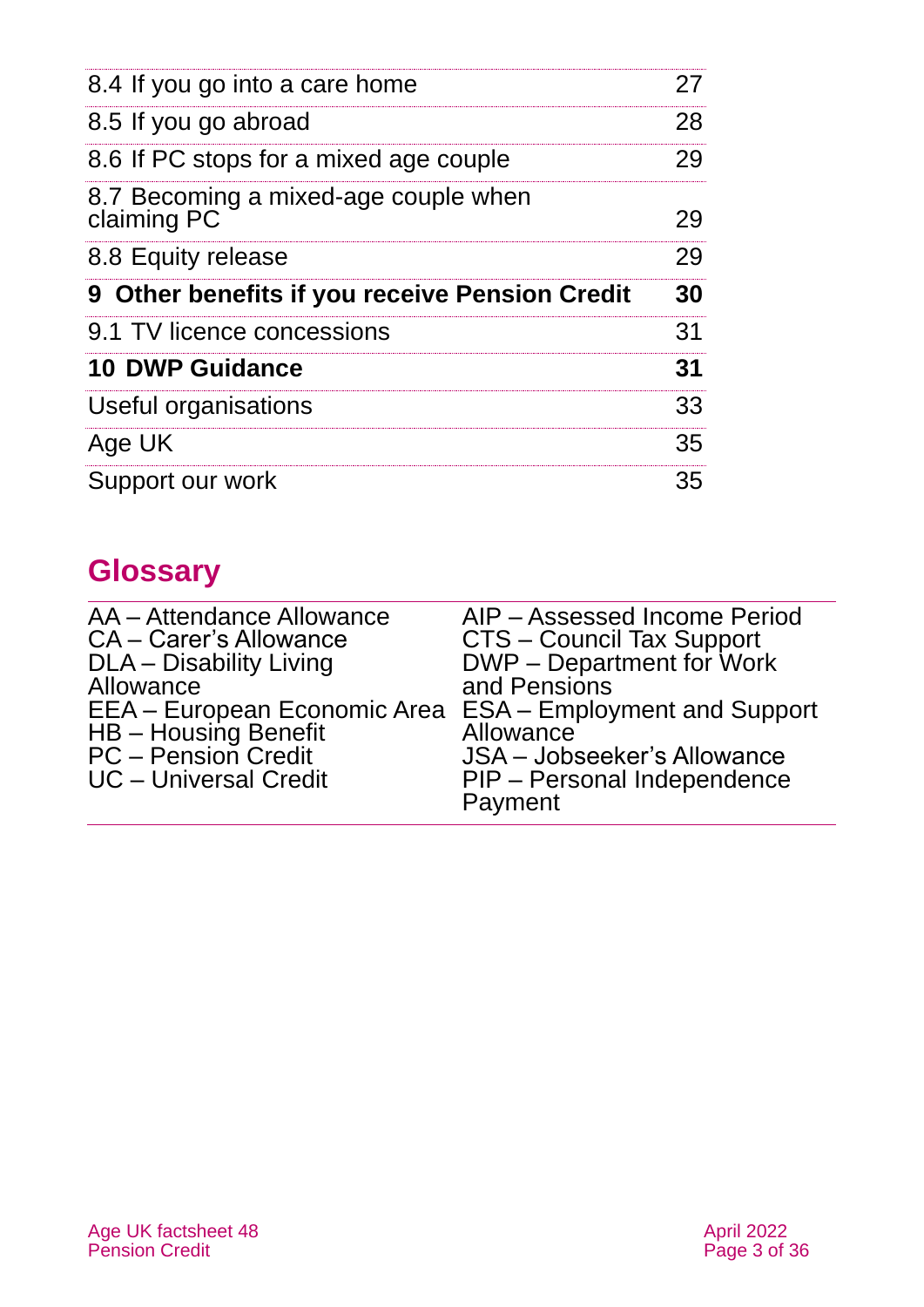# <span id="page-3-0"></span>**1 What is Pension Credit?**

Pension Credit (PC) is made up of two parts:

**Guarantee Credit** provides a guaranteed level of income for people over State Pension age (currently 66). Guarantee Credit is worked out by comparing your income with an amount the government says you need to live on. If you have a disability, are a carer, have children, or have to pay housing costs, you may be eligible for a higher amount.

**Savings Credit** is paid to people who reached State Pension age before 6 April 2016 and only such people can make a new claim for it. Existing claimants can continue to receive it. Savings Credit is worked out by looking at the level of retirement provision you have made. It may be paid as well as Guarantee Credit or on its own.

You do not need to have paid National Insurance contributions to qualify for PC. Some income and capital is taken into account but some is disregarded. There is no upper capital limit. You can work and receive PC, but most of your earnings are taken into account as income. PC is not taxable. It can be paid to homeowners, tenants, and people in other circumstances such as living with family or friends. It is administered by the Pension Service, part of the DWP.

#### **Note**

When the factsheet refers to PC without specifying Guarantee Credit or Savings Credit, the information applies to both. Where the rules are different, this is clearly stated, for example: *'The calculation of Savings Credit is based on your income and there is a cap on the amount you receive'.*

# <span id="page-3-1"></span>**2 Who qualifies for PC?**

You claim PC as a single person or jointly as a couple if you have a partner (one partner must claim for both of you). Your partner is your husband, wife, civil partner, or someone you live with as though you are married/civil partners. If you have a partner, your joint income and capital is taken into account when the amount of your PC award is calculated.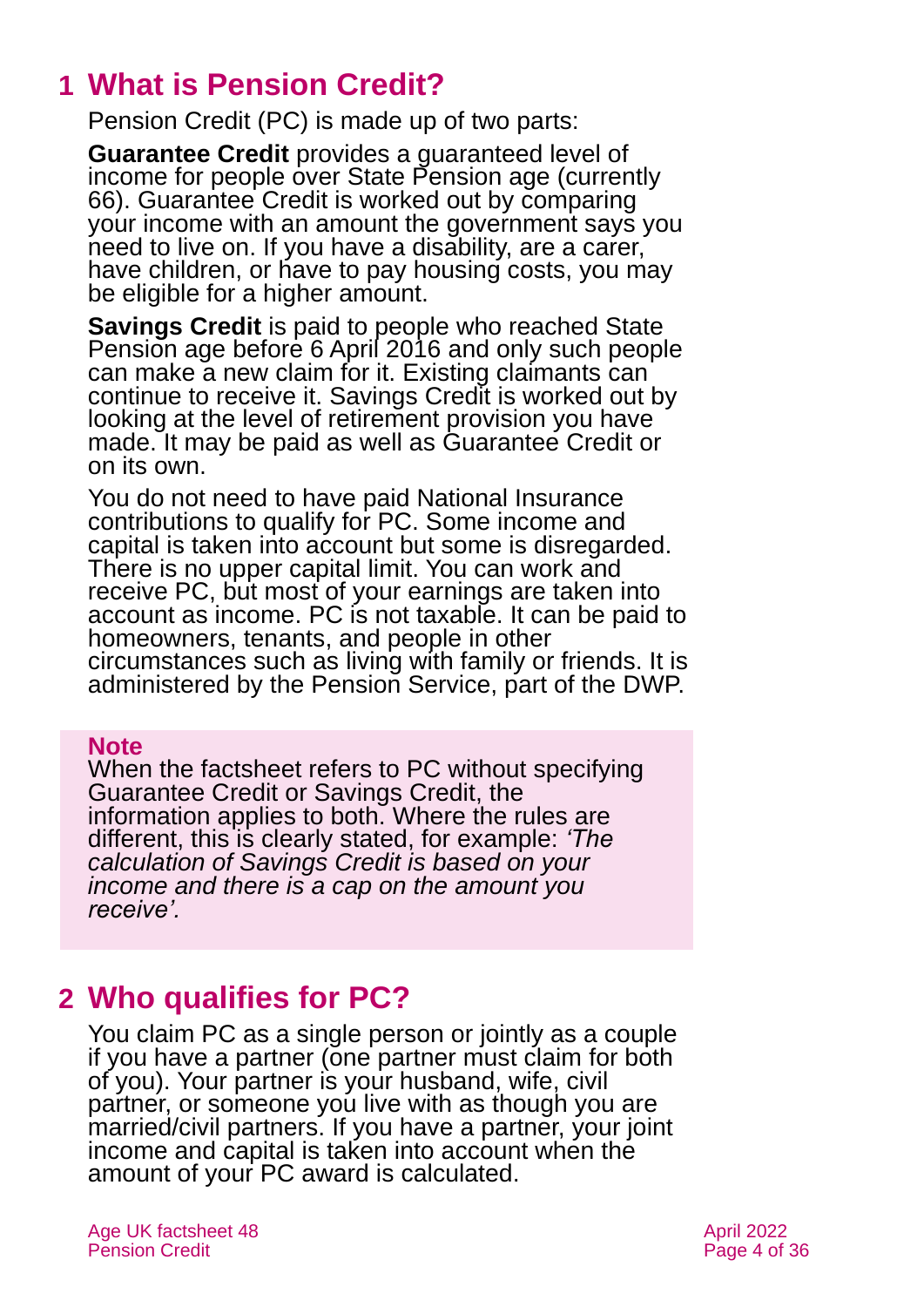# **2.1 Basic requirements**

To claim PC, you must:

- ⚫ have reached State Pension age (if you are a couple, [see section](#page-4-0) 2.2; if you are single, see [section 2.3\)](#page-5-0)
- ⚫ meet the income-related criteria (see [section 2.4\)](#page-5-1)
- <span id="page-4-0"></span>⚫ satisfy the applicable residency conditions (see [section 2.5\)](#page-5-2).

## **2.2 Mixed age couples**

A mixed age couple is where one person is over State Pension age and the other person is under. You cannot claim PC until both partners have reached State Pension age. Instead, you can claim Universal Credit. The table below shows when you can claim PC based on the date of birth of the younger partner.

| Date you can claim<br>PC |
|--------------------------|
| You can claim now        |
|                          |
|                          |

### **State Pension age increases**

From 6 May 2026, State Pension age starts increasing again and will reach 67 by 6 March 2028 (affecting anyone born between 6 April 1960 and 5 April 1977).

You can find your own State Pension age and the date you reach it by using the calculator at *[www.gov.uk/calculate-state-pension](http://www.gov.uk/calculate-state-pension)* or by phoning the Future Pension Centre on 0800 731 0175.

Existing mixed age PC couples who were entitled on 14 May 2019 can stay on PC provided there is no break in the claim. You also remain entitled to PC if you claim and are awarded Attendance Allowance or Personal Independence Payment.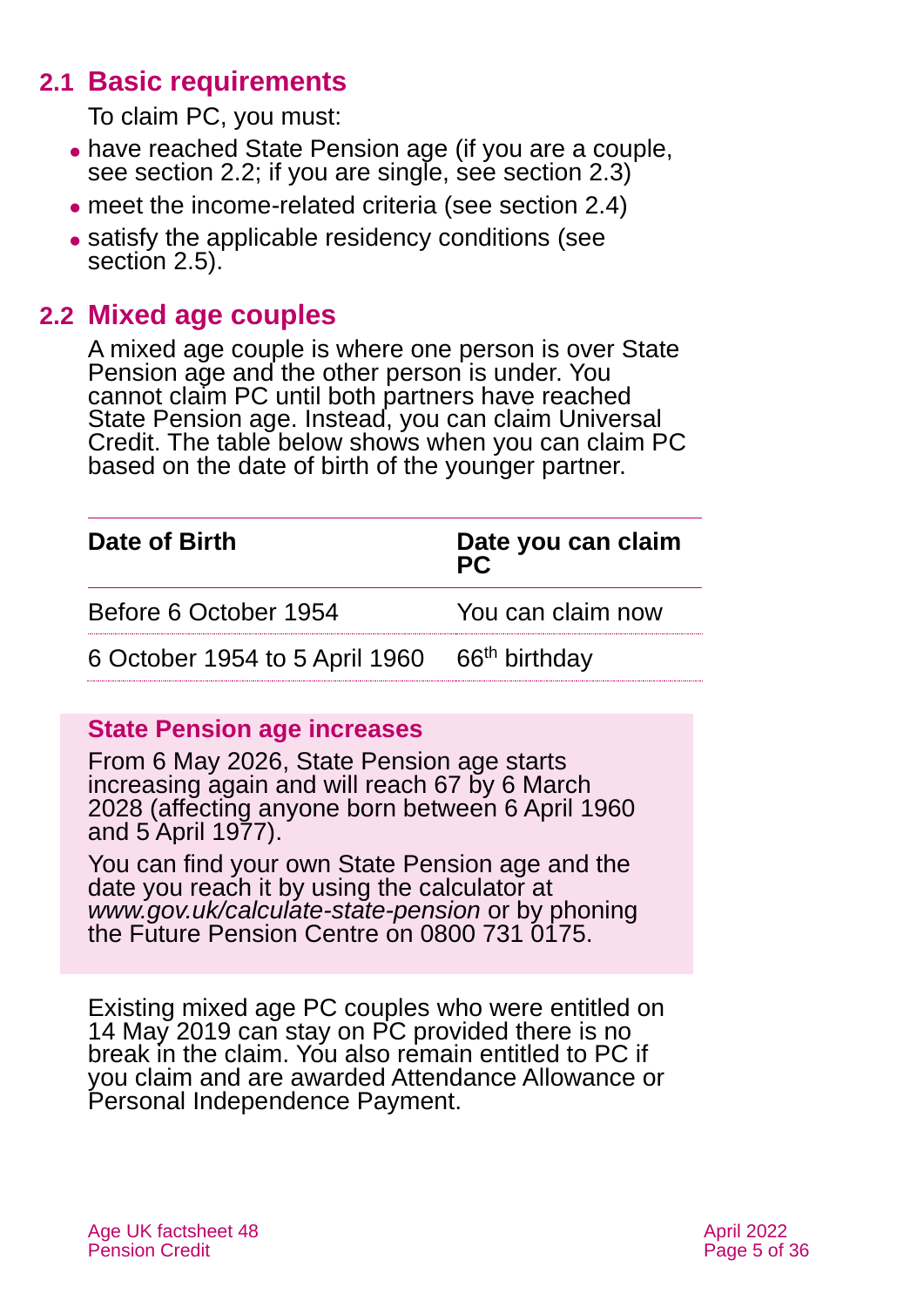Further, if you were claiming Housing Benefit (HB) under pension age rules on 14 May 2019, you can make a new PC claim if the HB award has been paid continuously since this date.

**Note**, if you are part of a mixed-age couple who have continuously claimed HB since 14 May 2019, as well as one of the following benefits:

- ⚫ Income-related Employment and Support Allowance
- Income Support
- ⚫ Income-based Jobseeker's Allowance.

then your HB claim is paid under working-age rules and you can only make a new PC claim when you both reach State Pension age.

### <span id="page-5-0"></span>**2.3 Single person**

<span id="page-5-1"></span>If you are single, the table above applies based on your date of birth.

#### **2.4 Income-related criteria**

Guarantee Credit is calculated by comparing your income with your appropriate minimum guarantee (see [section 4\)](#page-6-1). The calculation of Savings Credit is based on your income and there is a cap on the amount you receive. The income rules are described in [section 5.](#page-14-0)

### <span id="page-5-2"></span>**2.5 Residence and immigration requirements**

You must be present in Great Britain, habitually resident and not subject to immigration control.

#### **EEA citizens**

If you are an EEA citizen (except Irish citizens who do not need leave to remain in the UK) and have *'settled status'*, you have indefinite leave to remain in the UK and are not subject to immigration control. If you currently have *'pre-settled status'* or arrived in the UK after this date, see DWP Guidance in [section 10](#page-30-0) for more information.

Residence tests and immigration conditions can be complex. Contact [Age UK Advice](#page-34-1) or a local advice centre for help.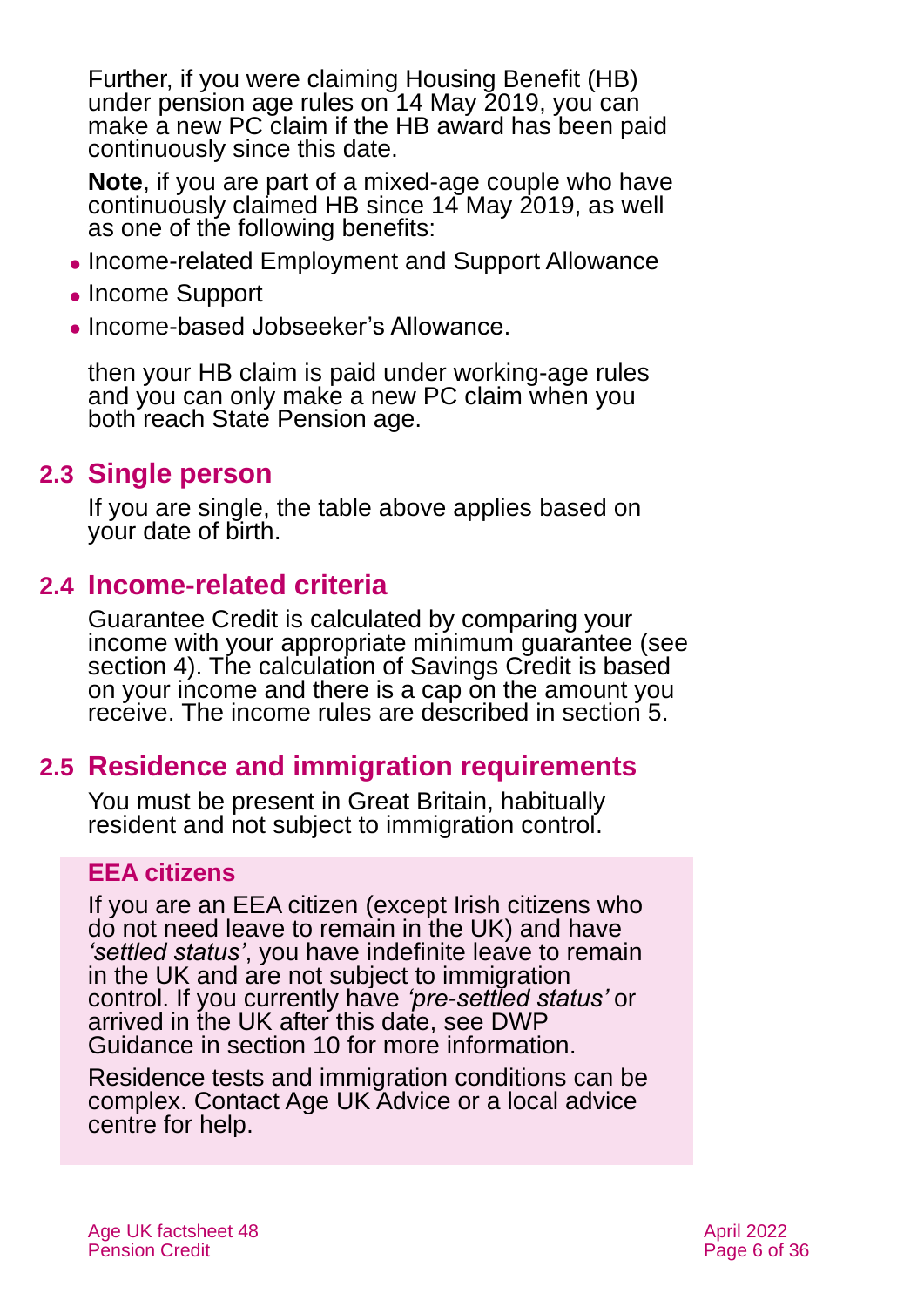# <span id="page-6-0"></span>**3 Current rates**

The Guarantee Credit maximum weekly amounts for 2022/23 are:

| Single people | 4182.60           |
|---------------|-------------------|
| Couples       | ት፡ <i>ን</i> 78 7በ |

- ⚫ The additional amount for severe disability is £69.40.
- ⚫ The additional amount if you are a carer is £38.85.
- ⚫ The additional amount if you have children depends on your circumstances, see [section 4.4.](#page-9-0)

The Savings Credit maximum weekly amounts for 2022/23 are:

| Single people | £14.48 |
|---------------|--------|
| Couples       | £16.20 |

You may be paid less than the amounts above, depending on your income and your capital.

# <span id="page-6-1"></span>**4 Appropriate minimum guarantee**

Your appropriate minimum guarantee is the amount of money the government thinks you need to live on each week. It is made up of the standard minimum guarantee for a single person or couple, plus any extra amounts you are entitled to for severe disability, caring responsibilities, children, or housing costs. The appropriate minimum guarantee is often referred to as the '*appropriate amount*'.

### **4.1 Standard minimum guarantee**

The weekly standard minimum guarantee is £182.60 for a single person and £278.70 for a couple. If your income is less than this and you meet the other qualifying conditions, you may qualify for Guarantee Credit. If your income is higher, you may qualify if you are entitled to any of the extra amounts in this section, or if some of your income can be disregarded.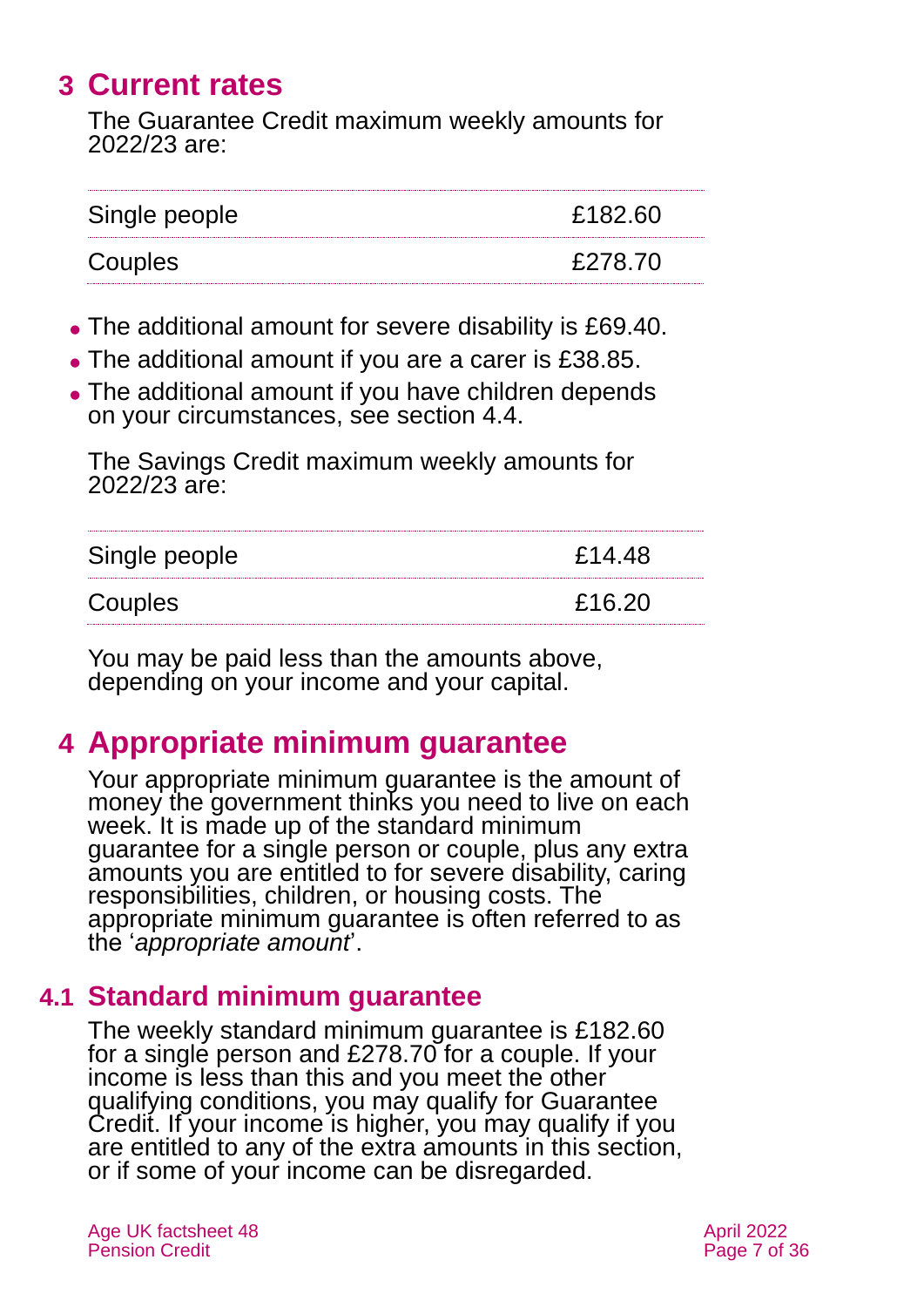# **4.2 Severe disability**

<span id="page-7-0"></span>An additional amount for severe disability can be included in your appropriate minimum quarantee if:

- ⚫ you get AA, DLA middle or high rate care component, or PIP daily living component (Adult Disability Payment in Scotland), and
- ⚫ no one is paid Carer's Allowance to look after you (it does not matter if someone has an '*underlying entitlement*' to Carer's Allowance), and
- ⚫ you live alone or are treated as living alone.

## **'***Living alone***'**

You can be treated as if you live alone even if you share your home with other people. The following people are ignored when deciding if you are living alone:

- ⚫ someone receiving AA, DLA middle or high rate care component, or PIP daily living component (Adult Disability Payment in Scotland)
- ⚫ someone registered blind or severely sight impaired
- a child or young person under 18 or for whom Child Benefit is being paid
- a joint tenant or co-owner who is not a close relative
- ⚫ your landlord if they are not a close relative
- ⚫ a licensee, tenant, or sub-tenant who is not a close relative
- some live-in helpers.

If you have your own accommodation under the same roof as someone else, for example in a self-contained annexe, you are not sharing a home and you count as living alone.

If you are a single person and you qualify for the severe disability addition, an extra £69.40 a week is included in your appropriate minimum guarantee.

If you have a partner and only one of you gets AA, DLA or PIP, you only get the severe disability addition if the other person is registered blind or severely sight impaired.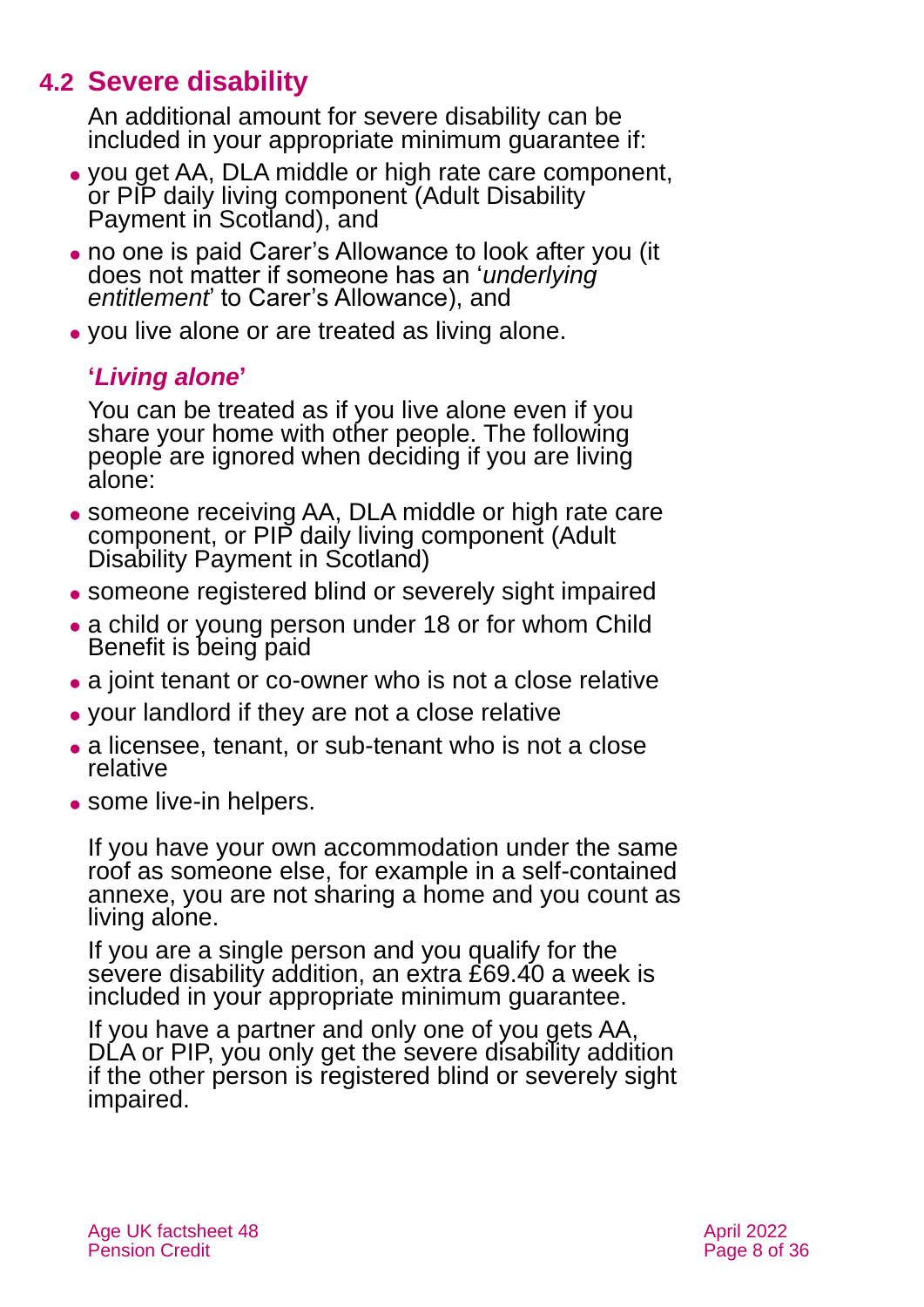If you both receive AA, DLA or PIP and no one else counts as living with you, and neither of you has a carer receiving Carer's Allowance, a couple rate of £138.80 a week is included.

If you both receive AA, DLA or PIP but one of you has a carer who is actually paid Carer's Allowance, the single rate of £69.40 is included.

#### **Action**

This is a complex area and if you need more information about whether you qualify for the severe disability addition, contact [Age UK Advice,](#page-34-1) [Age Cymru](#page-34-3) Advice, or a local advice service.

### <span id="page-8-0"></span>**4.3 Carers**

The additional amount for a carer can be included in your appropriate minimum guarantee if you or your partner:

- ⚫ receive Carer's Allowance, or
- ⚫ have claimed Carer's Allowance and fulfil the conditions for it but cannot be paid it as you get State Pension or another benefit instead. In this case, you have an '*underlying entitlement*' to Carer's Allowance.

If you are single and qualify for the carer addition, an extra £38.85 a week is included in your appropriate minimum guarantee.

If both you and your partner qualify for the carer addition, an extra £77.70 a week is included. If only one of you is a carer, the single rate is included.

The carer addition continues for eight weeks after you stop looking after someone if, for example, they die or move into a care home.

Where Carer's Allowance is being paid, a carer can receive an extra £38.85 a week through the carer addition but the person they care for might lose their severe disability addition, which is worth £69.40. If you are not sure whether to claim Carer's Allowance, seek advice first.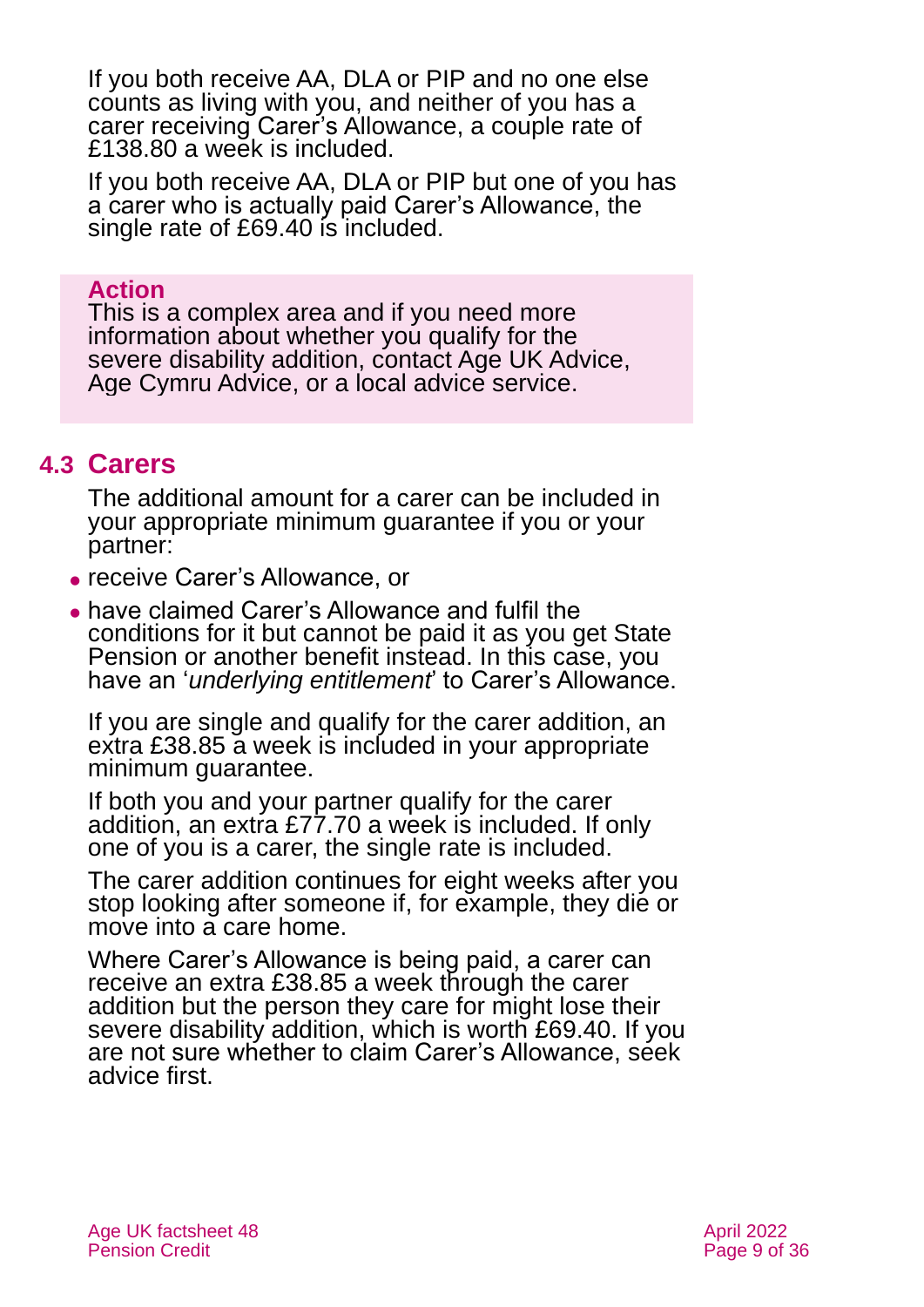It is possible to receive both the carer and severe disability additional amounts. For example a disabled couple who provide substantial amounts of care for each other can receive both. This applies if both Carer's Allowance claims are not in payment and there is underlying entitlement only, otherwise the severe disability additional amounts are not paid. See factsheet 55, *[Carer's Allowance](https://www.ageuk.org.uk/globalassets/age-uk/documents/factsheets/fs55_carers_allowance_fcs.pdf)*, for more information.

#### **Example for single carer**

Elsa is 70 and looks after her husband who gets AA. She applies for Carer's Allowance and receives a decision saying she fulfils the conditions but it cannot be paid on top of her State Pension. She has an underlying entitlement only. Her PC award is increased by £38.85 a week – the carer addition.

#### **Example for a couple of carers**

John and Lucy are both awarded AA and they claim Carer's Allowance for each other. Both have a State Pension worth more than Carer's Allowance so they have an underlying entitlement only.

Their Pension Credit increases by £77.70 a week (two carers additions of £38.85 a week are payable). As Carer's Allowance is not paid to either of them, they qualify for the severe disability amount of £138.80 a week. In total, their PC increases by £216.50 a week (2 carer additions and 2 severe disability additions).

### <span id="page-9-0"></span>**4.4 Children**

An additional amount for children can be included in your appropriate minimum guarantee if you are responsible for a child (aged up to 16 or up to 20 if they are in approved training or education), they normally live with you, and you do not have an existing award of Tax Credits.

The weekly amount included in your appropriate minimum guarantee for each applicable child is: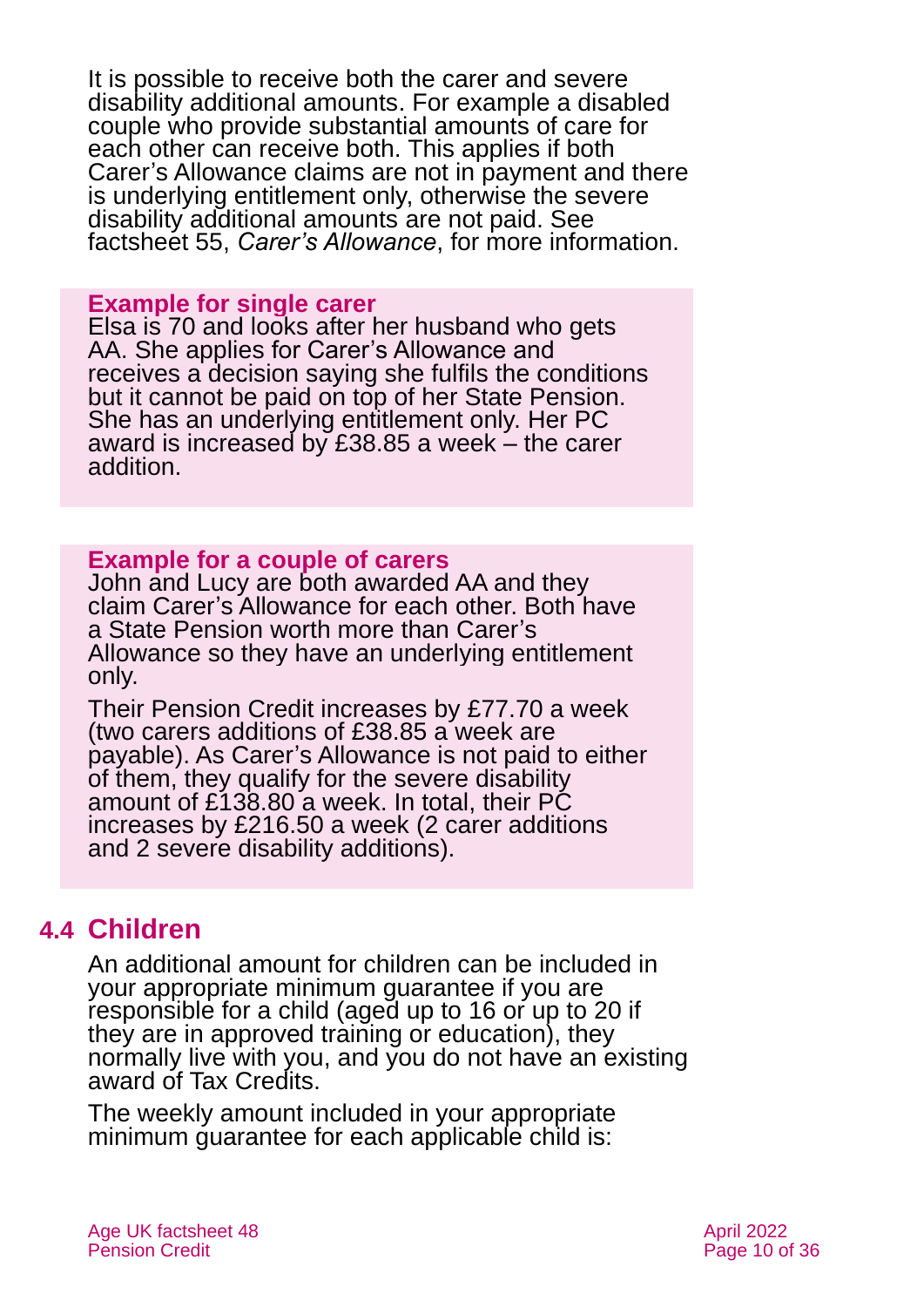| First child (if born before 6 April 2017) | £66.85 |
|-------------------------------------------|--------|
|-------------------------------------------|--------|

First child (if born on or after 6 April 2017) and subsequent children £56.35

A '*disabled child*' additional amount can also be included for each applicable child entitled to either:

DLA (low or middle rate care component) or PIP (standard rate daily living component) £30.58

DLA (high rate care component), PIP (enhanced rate daily living component) or certified as severely sight impaired or blind £95.48

### <span id="page-10-0"></span>**4.5 Housing costs**

If you rent your home, you can apply for pension age Housing Benefit to help with rent and service charges, see factsheet 17, *[Housing Benefit](https://www.ageuk.org.uk/globalassets/age-uk/documents/factsheets/fs17_housing_benefit_fcs.pdf)*.

If you own your home and pay other housing-related charges, you may be eligible for extra amounts within PC. If other adults live with you ('*non-dependants*'), they may be expected to contribute towards costs, even if they do not pay you any money and deductions from your benefit may be made. If you jointly own the property with someone other than your partner, you only get help with your share of the costs.

#### **Action**

This is a complex area with many exceptions. You may want to seek further advice from [Age UK](#page-34-1)  [Advice,](#page-34-1) Age Cymru Advice, Age Scotland or a local advice service. For more information, see DWP guidance [in](#page-30-0) 

[section 10.](#page-30-0)

#### **Service charges**

If you must pay service charges as a condition of living in your home, your appropriate minimum guarantee can include help towards some of these. Reasonable charges for the following are eligible: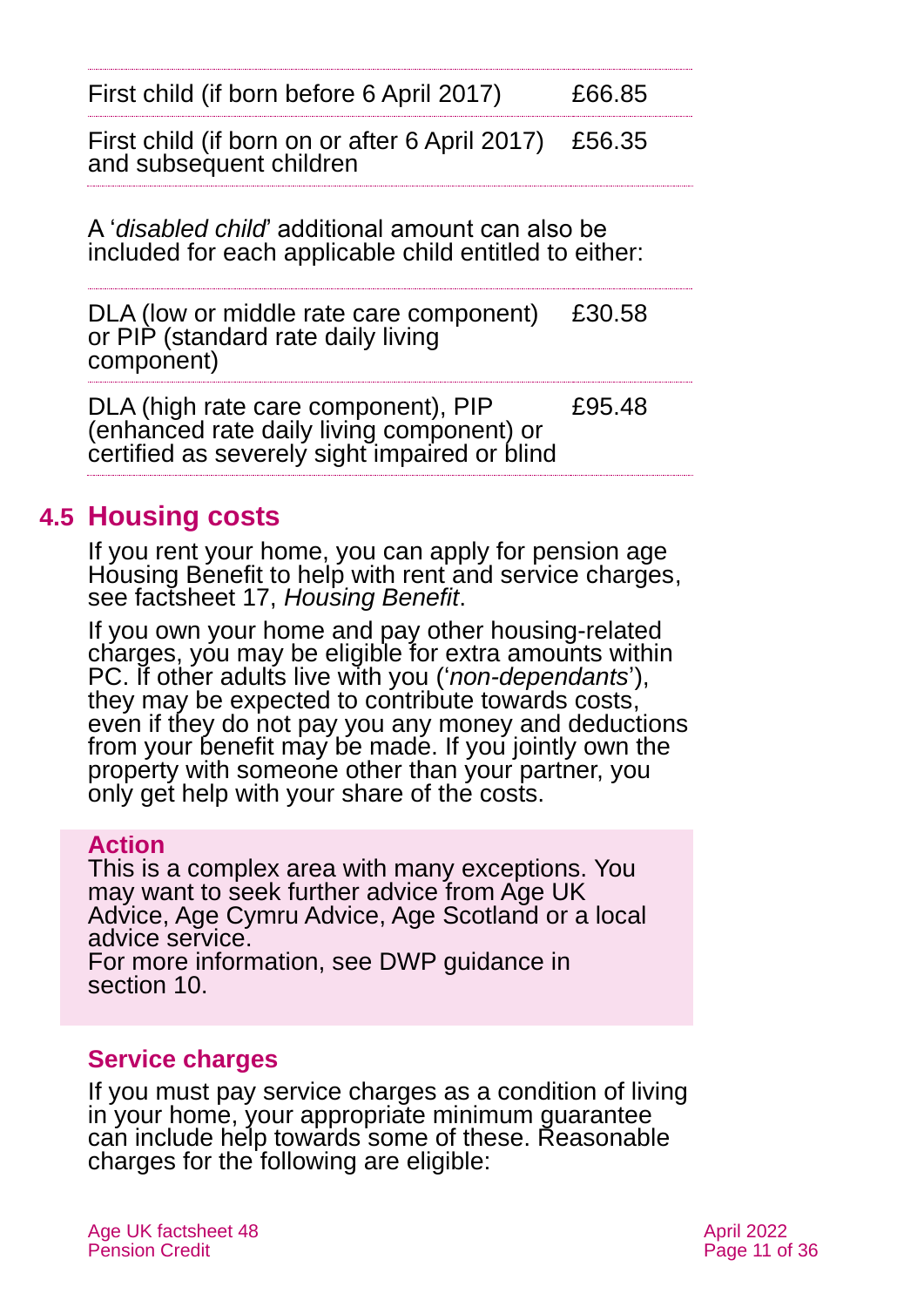- ⚫ services for the provision of adequate accommodation including some warden and caretaker services, gardens, lifts, entry phones, portering, rubbish removal, TV and radio relay charges
- ⚫ laundry facilities like a laundry room in a sheltered housing scheme but not personal laundry services
- ⚫ cleaning of communal areas and windows
- ⚫ minor repairs and maintenance (not major repairs and improvements - you may get help with interest on a loan to pay for these, see below)
- ⚫ home insurance if it must be paid under the terms of the lease.

Service charges for community or emergency alarms, personal care and support services are not covered. You may be able to get help with this support from your local authority.

If you apply for help with service charges, you may be asked to supply documentary evidence, for example accounts, invoices and a breakdown of the charges. The total eligible service charges are converted into a weekly amount and added to your appropriate minimum guarantee.

#### **Example**

Phyllis pays £590 a year in service charges, all for eligible services, apart from £70 for an alarm system. The remaining £520 is divided by 52. £10 a week is added to her appropriate minimum guarantee.

### **Ground rent and other housing costs**

You can get help with other housing costs through PC including:

- ⚫ ground rent if you have a lease of more than 21 years
- ⚫ payments under a co-ownership scheme
- rent if you are a Crown tenant (minus any water charges)
- ⚫ payments for a tent and its pitch, if that is your home.

The normal weekly charge for these costs is added to your appropriate minimum guarantee. If the charges are payable annually, the weekly amount is worked out by dividing the annual amount by 52.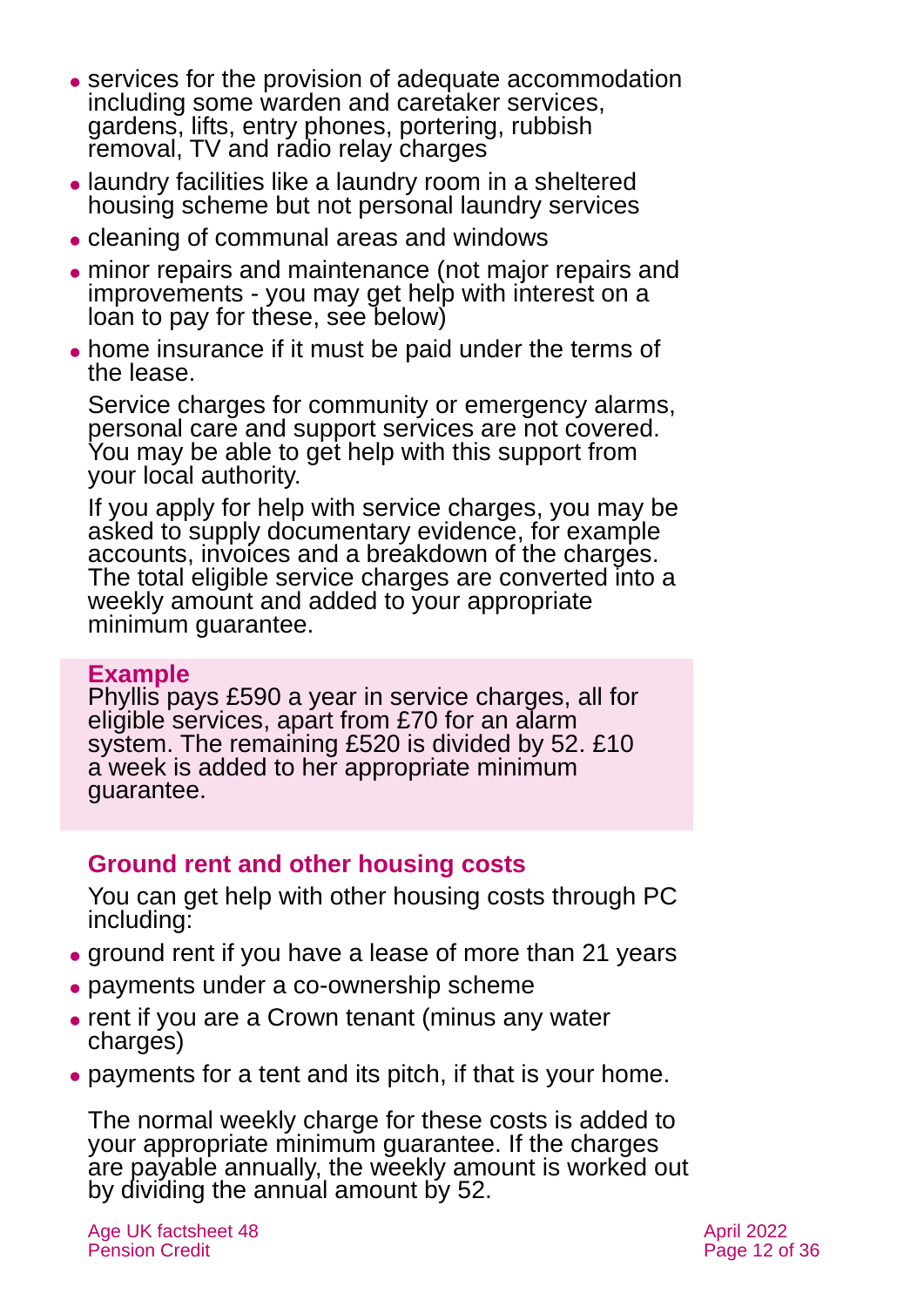#### **Non-dependant deductions**

The amount of housing costs included in your appropriate minimum guarantee may be reduced if someone else lives with you other than your partner or dependent children, called a '*non-dependant*' deduction.

Deductions are made because it is assumed someone living with you, such as an adult son or daughter, contributes towards your housing costs. The sums deducted are fixed regardless of how much, or if at all, the person actually contributes.

If you have more than one non-dependant, there is a deduction for each of them but only one deduction is made for a couple. The deduction for a couple is the highest that would have been made if they were treated as individuals but based on their joint income.

Where a non-dependant deduction must be made, a fixed amount is deducted. The deduction is £16.45 a week unless the person works 16 hours a week or more, does not get PC, and has a gross income of at least £154 a week, in which case the following rates apply:

| Gross weekly income of<br>non-dependant | <b>Weekly deduction<br/>from housing costs</b> |
|-----------------------------------------|------------------------------------------------|
| £154.00-£223.99                         | £37.80                                         |
| £224.00-£291.99                         | £51.85                                         |
| £292.00-£388.99                         | £84.85                                         |
| £389.00-£483.99                         | £96.60                                         |
| £484,00 or more                         | £106.05                                        |

When assessing the gross income of a nondependant, most income is counted apart from AA, DLA, or PIP which are disregarded.

If you apply for housing costs and have a nondependant, you must produce evidence of their income, for example pay slips or benefit entitlement letters.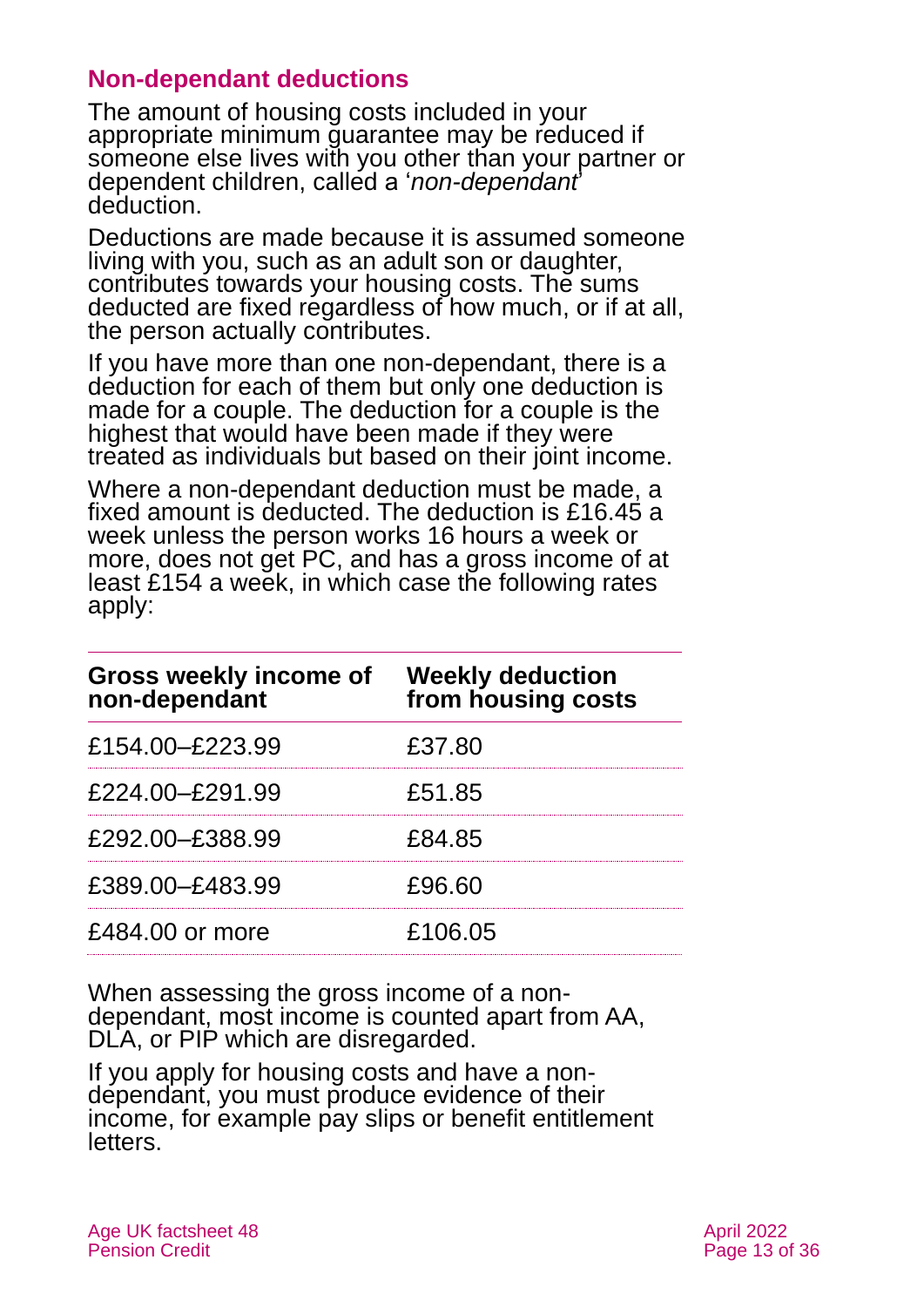If a non-dependant joins your household, or their income changes and this would reduce your PC award, the change should not apply until 26 weeks after the date of change.

No deductions are made if you (or your partner) are registered as blind, or receive AA, DLA care component or PIP daily living component, or they are already being made from your Housing Benefit.

No deductions are made for any non-dependant who is:

- a joint owner or joint tenant with you
- a boarder or sub-tenant
- receiving Pension Credit
- ⚫ under 25 receiving Universal Credit, provided they do not have earned income
- ⚫ under 25 receiving Income Support, income-based JSA, or income-related ESA provided it does not include a work-related activity or support component
- a full-time student, provided they are not working in the summer break, and people on some training allowances
- ⚫ aged under 18 (or under 20 in certain situations) for whom you are responsible
- ⚫ employed by a charitable or voluntary organisation as a resident carer for you or your partner and who you pay for that service
- staying with you but who normally lives elsewhere
- in hospital for more than 52 weeks
- a prisoner.

# **Support for mortgage interest and home loans**

This support does not count as housing costs under the appropriate minimum guarantee, but takes the form of a repayable loan.

A charge is placed on your property and you must repay the total amount received, plus compound interest, when the property is sold or transferred (unless you *'port'* your loan over to a new property), or when the last one of you dies if you are a couple.

You should consider getting financial advice before taking out a loan.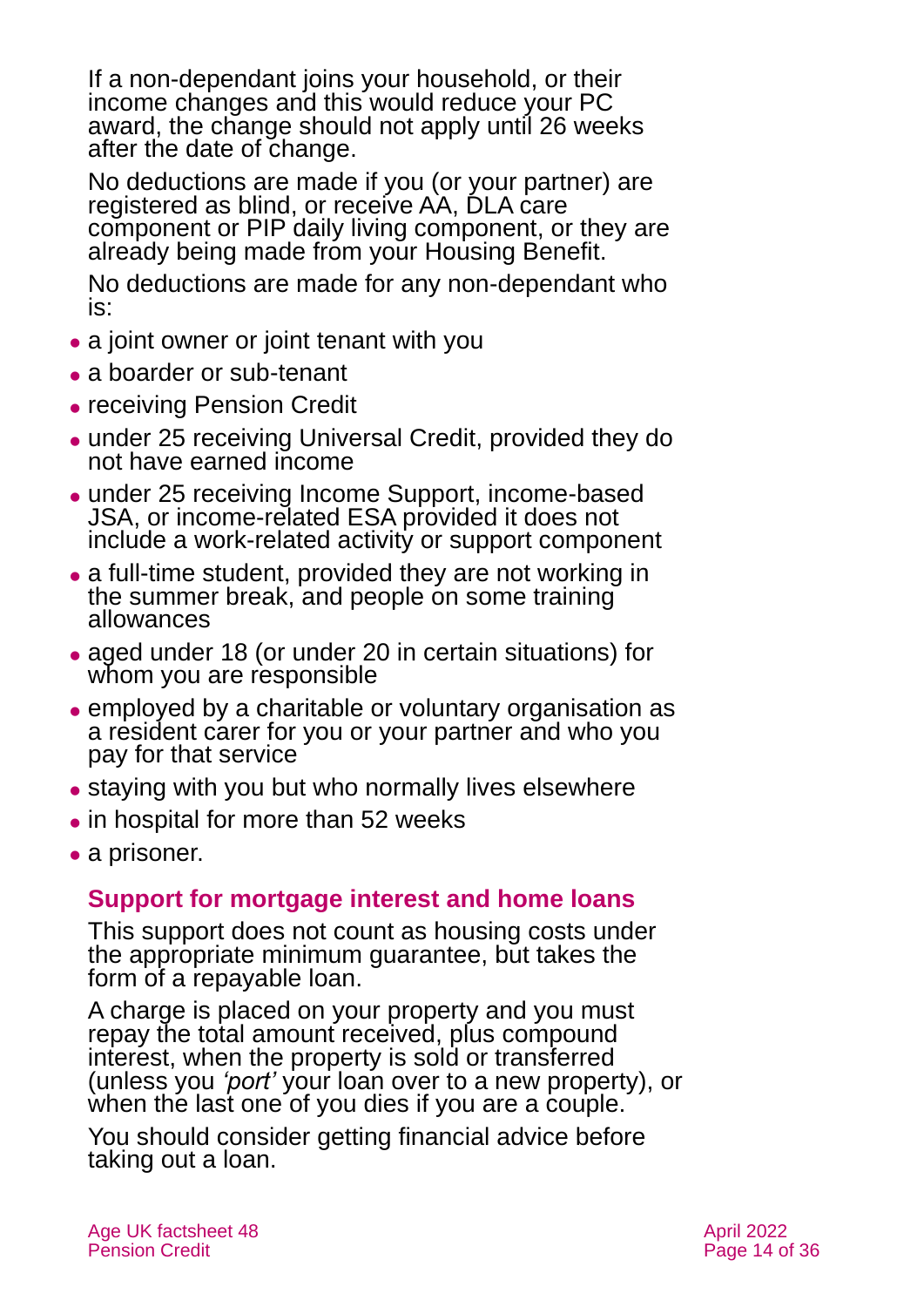For more information about this and the eligibility criteria, see *[www.gov.uk/support-for-mortgage-interest](http://www.gov.uk/support-for-mortgage-interest)*

# <span id="page-14-0"></span>**5 Working out amount**

Guarantee Credit is worked out by comparing your income with your appropriate minimum guarantee. Your income is added up and deducted from your appropriate minimum guarantee. The difference is the amount of Guarantee Credit you are entitled to.

#### <span id="page-14-2"></span>**Step 1: Working out your appropriate minimum guarantee**

Your appropriate minimum guarantee is made up of:

- standard minimum guarantee for you (and your partner), plus
- ⚫ any additional amounts you are entitled to (see [sections](#page-7-0) 4.2 to 4.5).

#### **Example**

Sarah is single and aged 67. She has underlying entitlement to Carer's Allowance and looks after her disabled mother who gets AA.

Her standard minimum guarantee is £182.60. She is entitled to the additional carer's amount of £38.85. Her total appropriate minimum guarantee is £221.45 a week.

#### <span id="page-14-1"></span>**Step 2: Working out your income**

Income for PC is assessed after deductions for tax and National Insurance contributions. If you contribute to an occupational or personal pension scheme, half of your contributions do not count as income.

Only defined income (see DWP Guidance in [section](#page-30-0)  [10\)](#page-30-0), less any disregarded amounts, is used to calculate your total weekly income. Any income not defined is disregarded. Types of defined income include:

- ⚫ pensions (state, private, and occupational)
- ⚫ earnings (see below for partial disregards)
- ⚫ income from annuities
- ⚫ most DWP benefits

Age UK factsheet 48 April 2022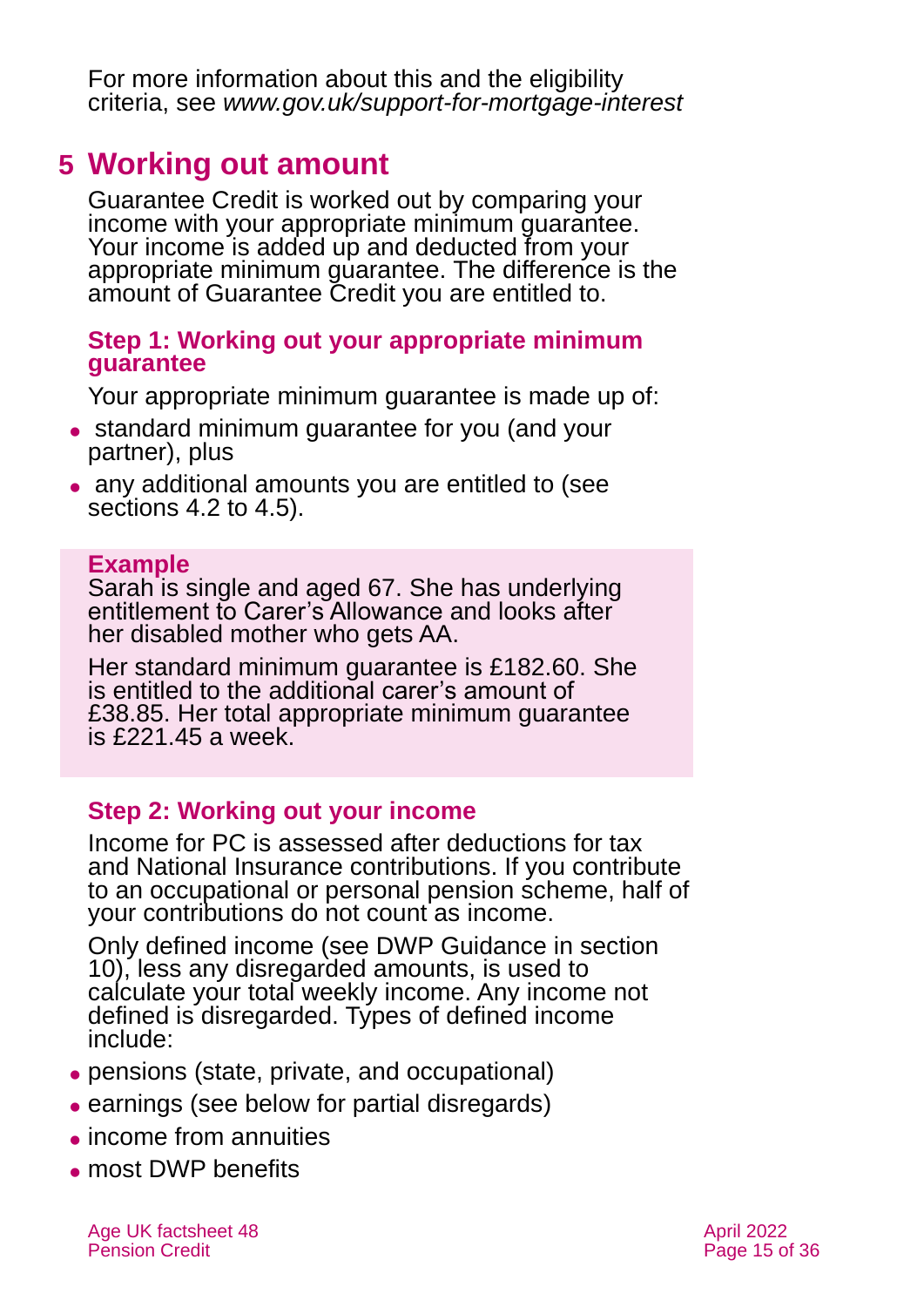- ⚫ Working Tax Credit
- deemed income from capital
- ⚫ payments from boarders or sub-tenants
- ⚫ maintenance payments from a current or former spouse or civil partner
- ⚫ income from property held in trust (with some exceptions)
- ⚫ payments under an equity release scheme
- ⚫ Disablement or War Widow's/Widower's pension
- ⚫ income from the Financial Assistance Scheme
- ⚫ income from the Pension Protection Fund.

### **Income that is partly disregarded**

Some types of weekly income are partially disregarded:

- £5 of earnings from work if you are single (£10 if you have a partner), or
- £20 of earnings in special circumstances, for example you are a lone parent, you or your partner are a carer, you receive certain disability or incapacity benefits, or are registered blind/severely sight impaired
- £10 of War Widow's, Widower's or Surviving Civil Partner's Pension or a War Disablement Pension, a Guaranteed Income Payment made under the Armed Forces Compensation Scheme (AFCS), or pension paid for victims of Nazi persecution
- ⚫ £10 of Widowed Mother's Allowance or Widowed Parent's Allowance
- £20 of the payment from each sub-tenant or lodger in your own home, plus in the case of lodgers, half of any payment made above £20.

#### **Income that is completely disregarded**

Some income is completely disregarded for PC, including:

- ⚫ Attendance Allowance and Constant Attendance Allowance
- ⚫ Disability Living Allowance, Personal Independence Payment (ADP in Scotland), and Armed Forces Independence Payment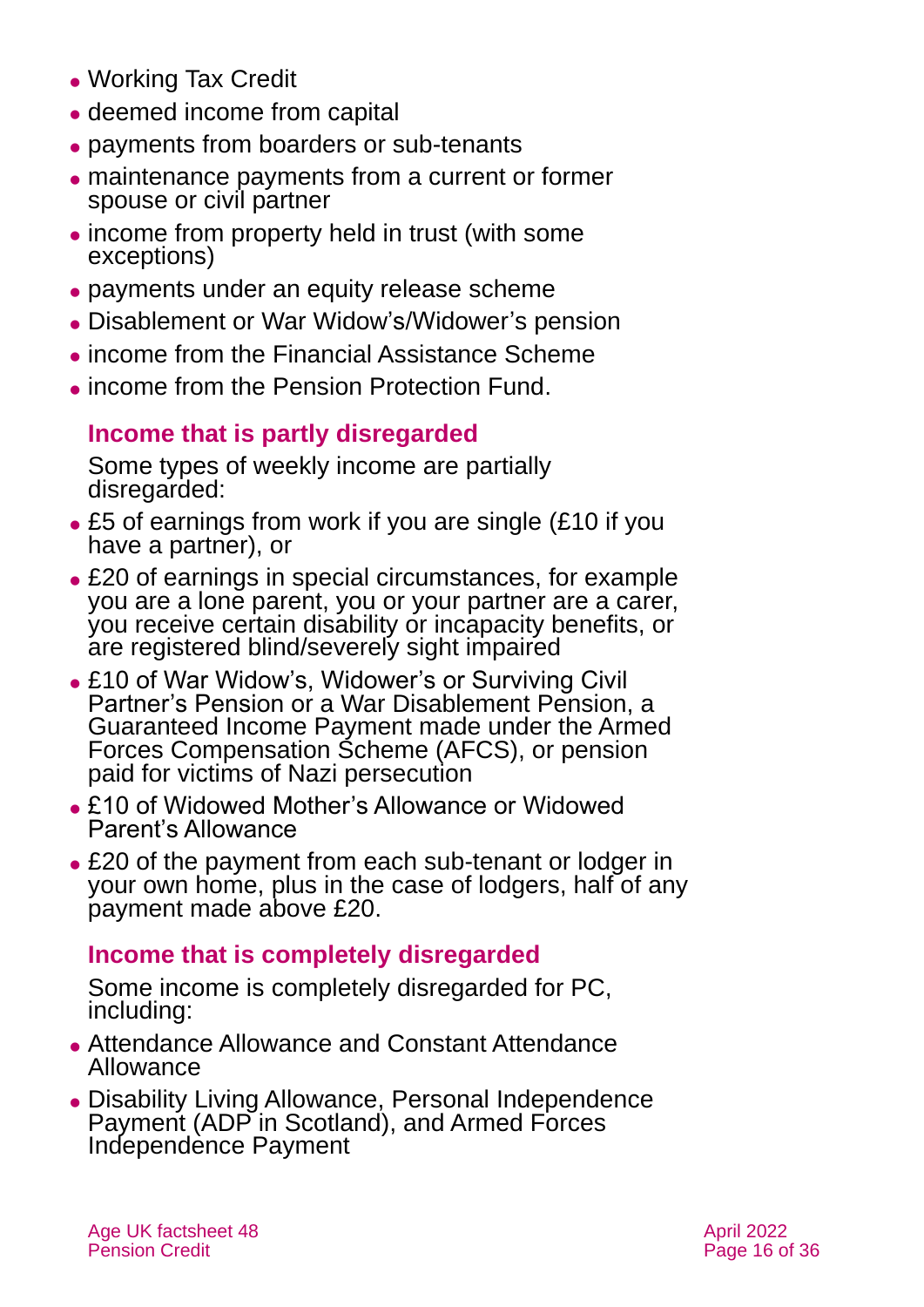- ⚫ Social Fund Payments including the Winter Fuel Payment
- ⚫ Bereavement payments (for one year after the first payment)
- ⚫ local welfare payments (in Scotland, the Scottish Welfare Fund; in Wales, the Discretionary Assistance Fund)
- ⚫ payments from social services for personal care direct payments
- ⚫ Child Benefit, Child Tax Credit, Guardian's Allowance, maintenance payments, or increases for child dependants paid on your benefits
- any dependant child's income
- ⚫ Exceptionally Severe Disablement Allowance paid with Industrial Injuries Disablement Benefit or a War Pension
- ⚫ adoption or fostering allowances and residence order payments
- ⚫ voluntary or charitable payments (except for voluntary payments from a spouse/civil partner or former spouse/civil partner which count in full)
- actual income from capital (only deemed income is counted as described in step 3 Capital – interest paid into an account counts as capital)
- ⚫ supplementary payments to pre-1973 war widows/widowers
- ⚫ Mobility Supplement paid with a War Pension
- ⚫ rent from a property other than your home. The property is valued as capital generating '*deemed income*<sup>'</sup>. Some property can be disregarded.

For more information, see the DWP Guidance in [section 10.](#page-30-0)

### **Deprivation of income (notional income)**

You can be treated as having income that you do not actually have. This is known as '*notional income*'.

This happens if you fail to apply for income you are entitled to, for example, you have not claimed your State Pension, occupational or private pension, or have deliberately got rid of income with the intention of increasing your benefit entitlement. Seek advice if this applies to you.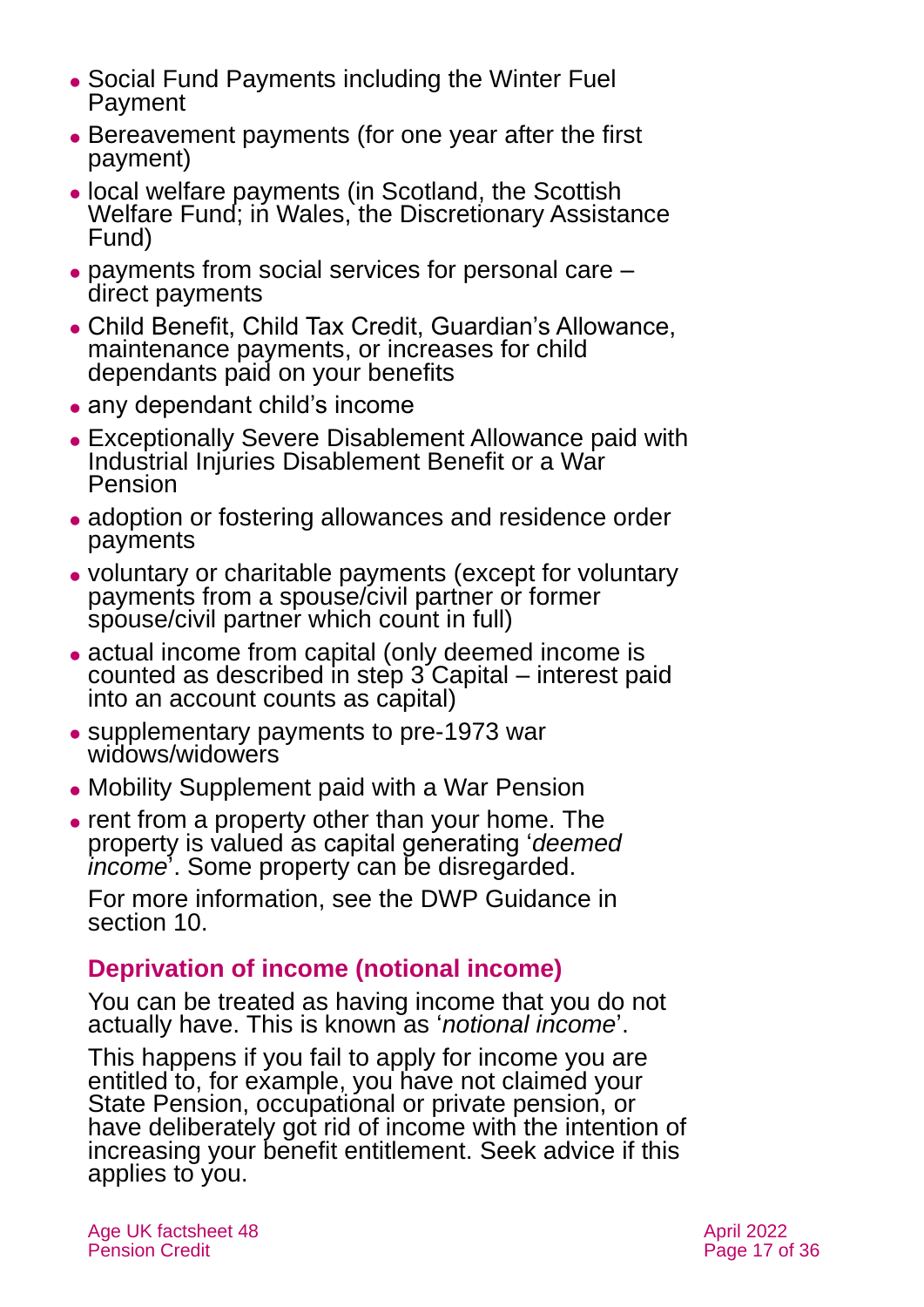#### **Step 3: Working out your capital**

This is all forms of savings and investments, including money saved from your benefits, lump sum payments, investments, land and property. Some forms of capital (including your home if you live in it) are not counted. Capital does not affect PC unless you have more than £10,000.

#### **Example**

Sarah's only income is State Pension of £121.25 a week and she has capital of £8,000. Her capital is disregarded because it is less than £10,000. Her total income for Guarantee Credit is £121.25.

Every £500 or part of £500 of capital over £10,000 is assumed to give you a weekly income of £1 a week. This is called *'deemed income'*. The same limits apply for both single people and couples. If you have a partner, their capital is added to yours.

Your capital is generally assessed at the time you make a PC application. If there would be expenses involved in selling your capital asset, 10 per cent of its value is deducted.

#### **Example**

Mahindra has a State Pension of £101.50 and £11,026 in capital. As his capital is over £10,000, deemed income applies. Parts of £500 count so the £1,026 excess generates £3 a week deemed income.

Added to his State Pension, he has total weekly income of £104.50, and is entitled to £78.10 a week Guarantee Credit.

Capital owned jointly with people other than your partner is normally divided equally between the joint owners. This could be, for example, if you jointly own a property with a family member. Seek advice if there is a reason why a property should not be valued on an equal share basis.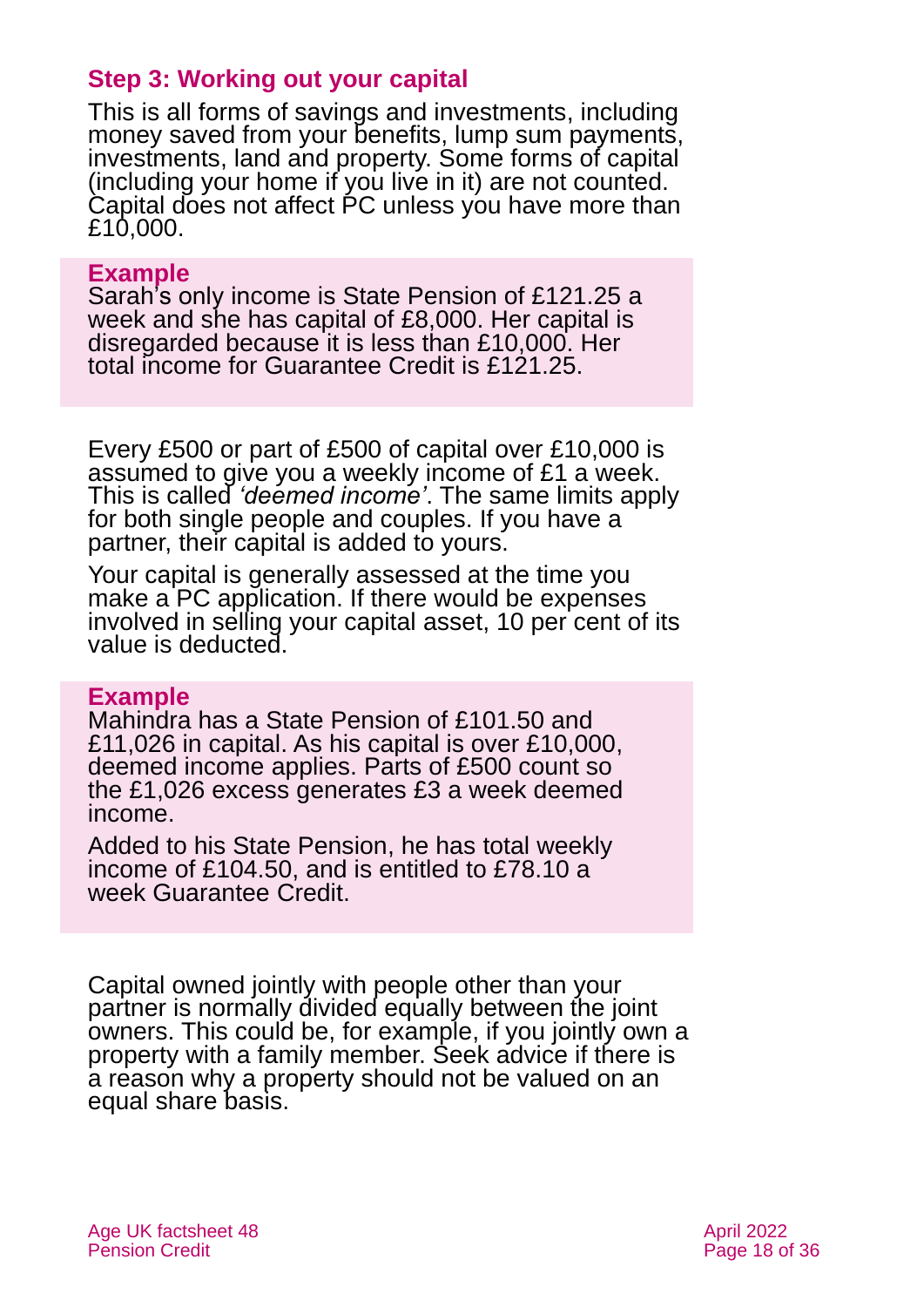#### **Example**

If you and your son have a joint bank account of £10,000, you are normally assessed as each owning £5,000.

#### **Capital taken into account**

Capital counted in full includes:

- ⚫ cash
- money in bank or building society accounts, including current accounts
- ⚫ fixed-term investments like National Savings accounts and certificates
- ⚫ income bonds
- ⚫ stocks and shares
- the value of any property you own (but not the property you live in)
- ⚫ premium bonds
- ⚫ your share of capital jointly owned with someone who is not your partner
- ⚫ any savings or capital held by another person for you.

### **Capital that is disregarded**

Types of capital that are disregarded include:

- the value of the home where you live if you own it
- ⚫ the value of a property you own that is not your home in certain specific circumstances – for example, if you are taking steps to sell it, or a close relative who is over State Pension age or incapacitated lives there
- ⚫ the amount of any debt accrued on a property such as a mortgage or a Deferred Payment Agreement (DPA) used for care home fees
- the surrender value of life insurance policies, including where life insurance is not the only aspect of the policy if the policy states how payment on death is worked out (although, if a policy is cashed in, the money received is normally counted as part of your capital)
- the value of a pre-paid funeral plan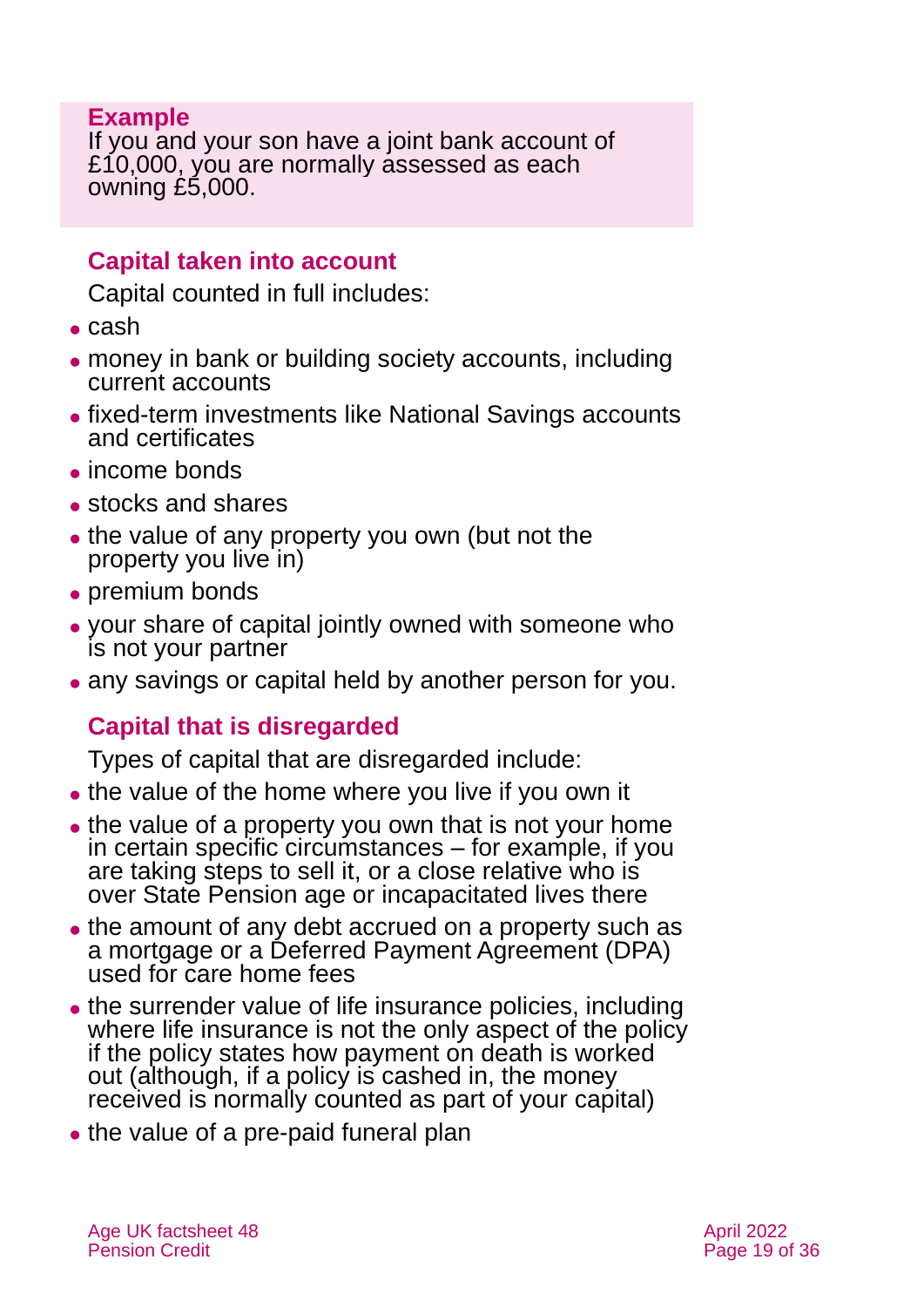- a lump sum payment received because you put off ('*deferred*') claiming your State Pension for a period of time
- ⚫ personal possessions such as jewellery, furniture or a car
- arrears of some benefits are disregarded for one year after payment. If arrears are £5,000 or more and are as a result of an official error, they are ignored for the duration of your PC award
- ⚫ compensation payments paid under an insurance policy for damage to or loss of your personal possessions, which is disregarded for a year from the date you are paid it or until the end of an assessed income period
- ⚫ personal injury compensation payments to you or your partner
- ⚫ £10,000 ex gratia payment for Far Eastern Prisoners of War
- ⚫ capital belonging to a dependent child
- ⚫ in some cases, capital in your name that belongs to another person other than your partner.

### **Deprivation of capital and notional capital**

If you deprive yourself of capital in order to qualify for PC or increase the amount of benefit you are paid, the Pension Service can treat you as still having that capital. This is known as '*notional capital*'. This can occur if you give money away to members of your family or buy expensive items to qualify for PC.

You have not deprived yourself of capital if you have paid off debts or used money on '*reasonable*' spending on goods and services. If the Pension Service decides you have notional capital, seek advice and consider challenging the decision.

For more information about deprivation of private pensions, see factsheet 12, *[Planning for retirement:](https://www.ageuk.org.uk/globalassets/age-uk/documents/factsheets/fs12_planning_your_retirement_money_and_tax_fcs.pdf)  [money and tax](https://www.ageuk.org.uk/globalassets/age-uk/documents/factsheets/fs12_planning_your_retirement_money_and_tax_fcs.pdf)* and factsheet 91, *[Pension freedom](https://www.ageuk.org.uk/globalassets/age-uk/documents/factsheets/fs91_pension_freedom_and_benefits_fcs.pdf)  [and benefits.](https://www.ageuk.org.uk/globalassets/age-uk/documents/factsheets/fs91_pension_freedom_and_benefits_fcs.pdf)*

For more information, see the DWP Guidance in [section 10.](#page-30-0)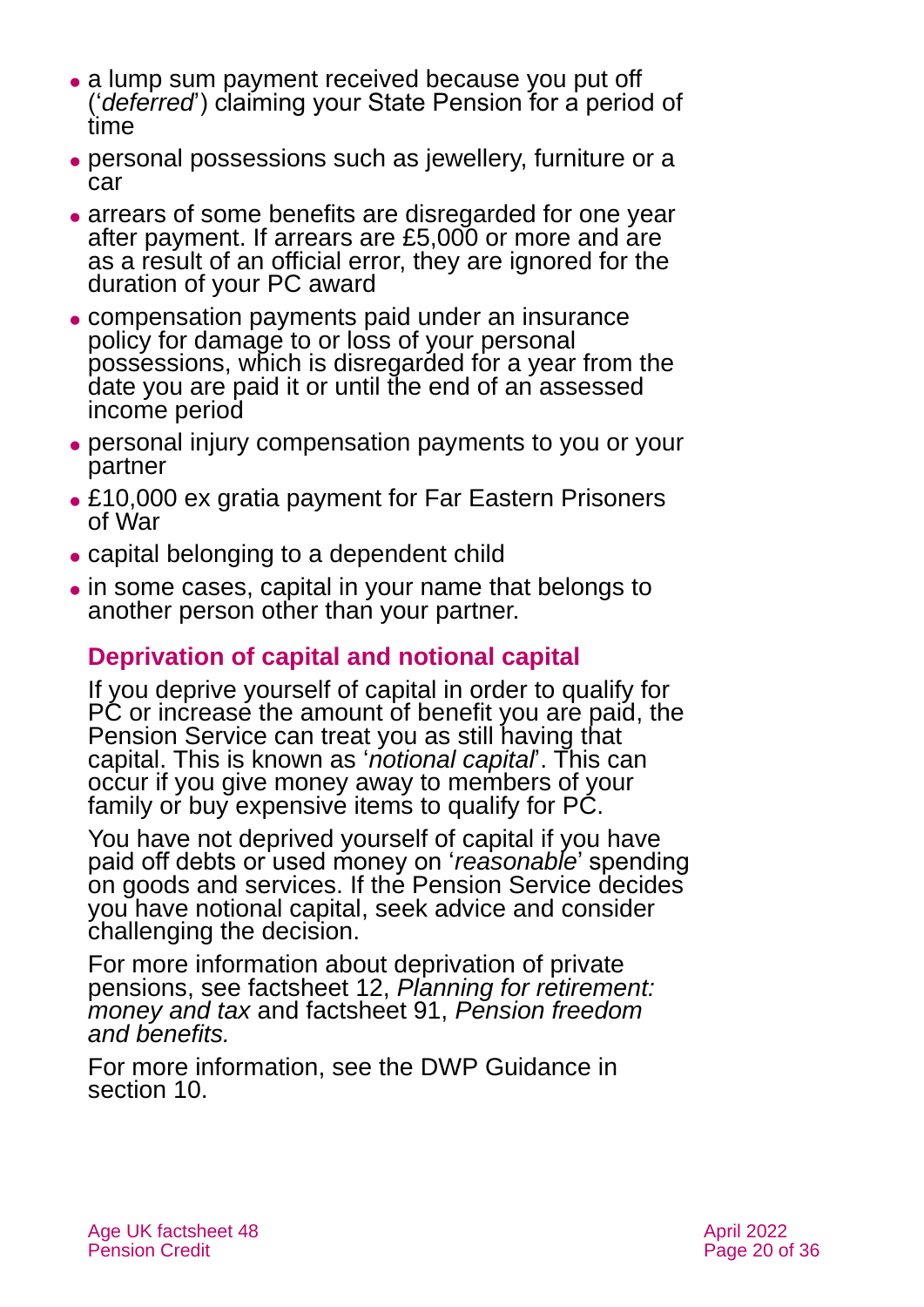#### **Step 4: Working out your Guarantee Credit**

Deduct your total income [\(step 2\)](#page-14-1), from your appropriate minimum guarantee [\(step 1\)](#page-14-2) to calculate your Guarantee Credit entitlement.

#### **Example**

Sarah's appropriate minimum guarantee is £221.45 and her income for Guarantee Credit is £121.25. Deducting £121.25 from £221.45, gives her a weekly Guarantee Credit entitlement of £100.20.

### **Savings Credit**

This part of Pension Credit can only be claimed if you (and your partner if you have one) reached State Pension age before 6 April 2016. If you are receiving this, it continues for as long as you remain eligible.

Savings Credit is worked out by looking at the level of retirement provision you have made. It can be paid as well as Guarantee Credit or on its own. There is a limit to how much Savings Credit you can receive each week – up to £14.48 for single people and £16.20 for couples.

#### **Action**

Working out entitlement to both parts of Pension Credit can be complicated. If you want help, call the Pension Credit Helpline on 0800 99 1234 or contact a local advice agency.

There is an online calculator at *[www.gov.uk/pension-credit-calculator](http://www.gov.uk/pension-credit-calculator)* and a general [benefit calculator](http://www.ageuk.org.uk/money-matters/claiming-benefits/benefits-calculator/) on the Age UK website at *[www.ageuk.org.uk/benefits-check](http://www.ageuk.org.uk/benefits-check)* which offers an estimated entitlement.

# <span id="page-20-0"></span>**6 How to claim**

You can apply for PC by calling the claim line on 0800 99 1234 (text phone 0800 169 0133) to make a claim by phone, or to ask for a claim form to be sent to you.

You can also claim via *[www.gov.uk/pension](http://www.gov.uk/pension-credit/how-to-claim)[credit/how-to-claim](http://www.gov.uk/pension-credit/how-to-claim)* if you have already claimed your State Pension.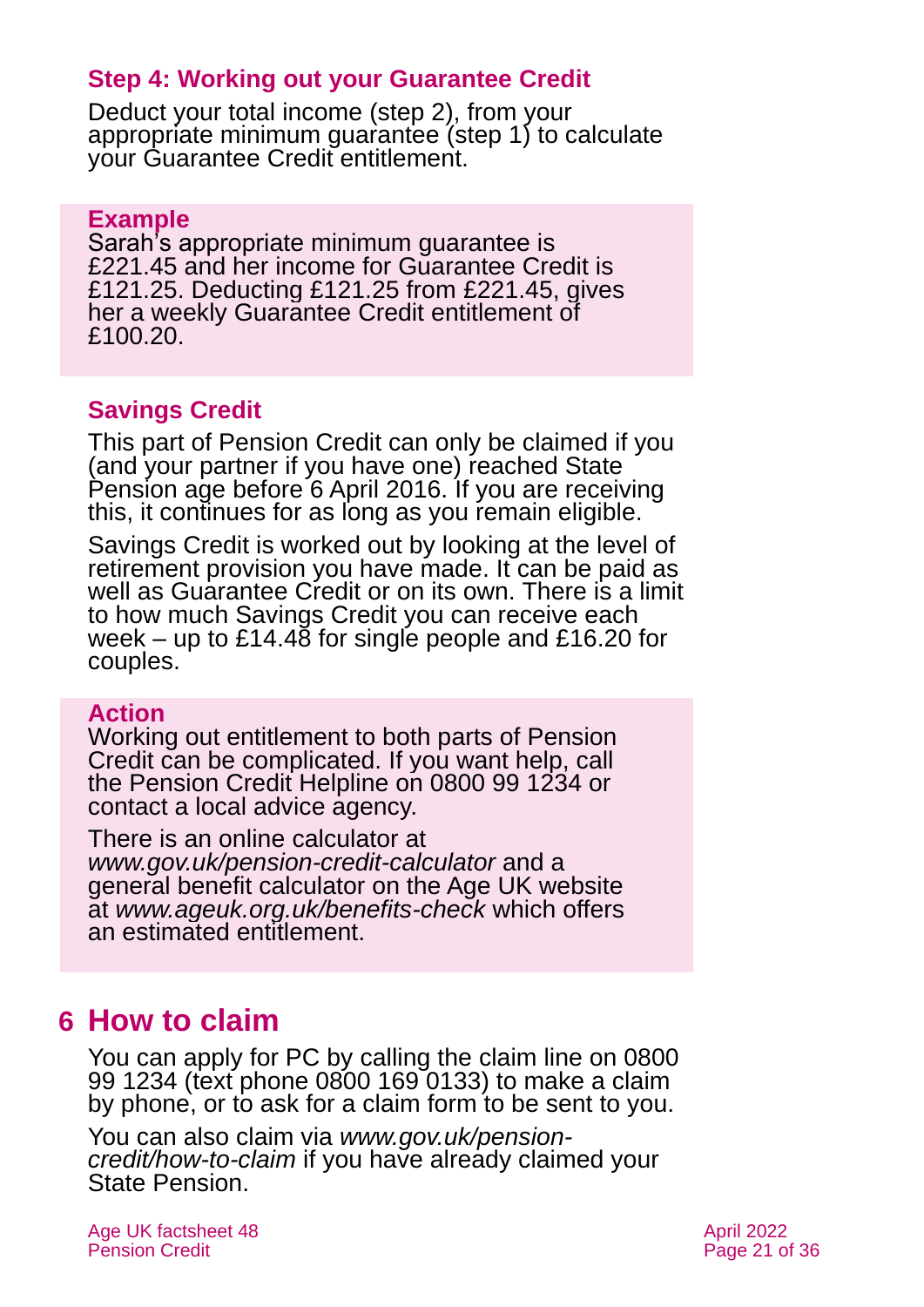If you claim by phone, you may be able to claim pension age Housing Benefit and Council Tax Support (or Council Tax Reduction) at the same time. The Pension Service take the necessary information and contact your local authority, who are responsible for these benefits. It is worthwhile contacting your local authority to confirm this has happened or to make a separate claim for these benefits if necessary.

Many advice agencies can supply copies of the form or help you to complete it. A local advice agency or the Pension Service may be able to arrange for someone to visit you at home to complete the claim form.

#### **Someone acting on your behalf**

If you are unable to act for yourself, an appointee can make the claim (and receive payment) on your behalf. This includes corporate appointees, where an organisation such as a local Age UK, a solicitor, or a local authority acts on behalf of clients. For more information see factsheet 22, *[Arranging for someone](https://www.ageuk.org.uk/globalassets/age-uk/documents/factsheets/fs22_arranging_for_someone_to_make_decisions_on_your_behalf_fcs.pdf)  [to make decisions on your behalf.](https://www.ageuk.org.uk/globalassets/age-uk/documents/factsheets/fs22_arranging_for_someone_to_make_decisions_on_your_behalf_fcs.pdf)*

## **6.1 Backdating and advance claims**

PC can be backdated for up to three months as long as you have satisfied the entitlement conditions during that period. You should request backdating on the claim form as it is not automatic.

You can submit a claim for PC up to four months in advance if you are approaching State Pension age or are about to become entitled for another reason. This allows time for the claim to be processed.

#### **6.2 Moving to Pension Credit from working age benefits**

You should try to make an advance PC claim up to four months before you reach State Pension age. Existing working age benefit awards for Universal Credit, Income Support, income-based JSA, or income-related ESA should continue until you reach State Pension age, at which point your entitlement ceases and the PC award should start. (Note the rules are different if you are part of a mixed age couple, see [section 2.2\)](#page-4-0).

Age UK factsheet 48 April 2022 Pension Credit **Page 22 of 36**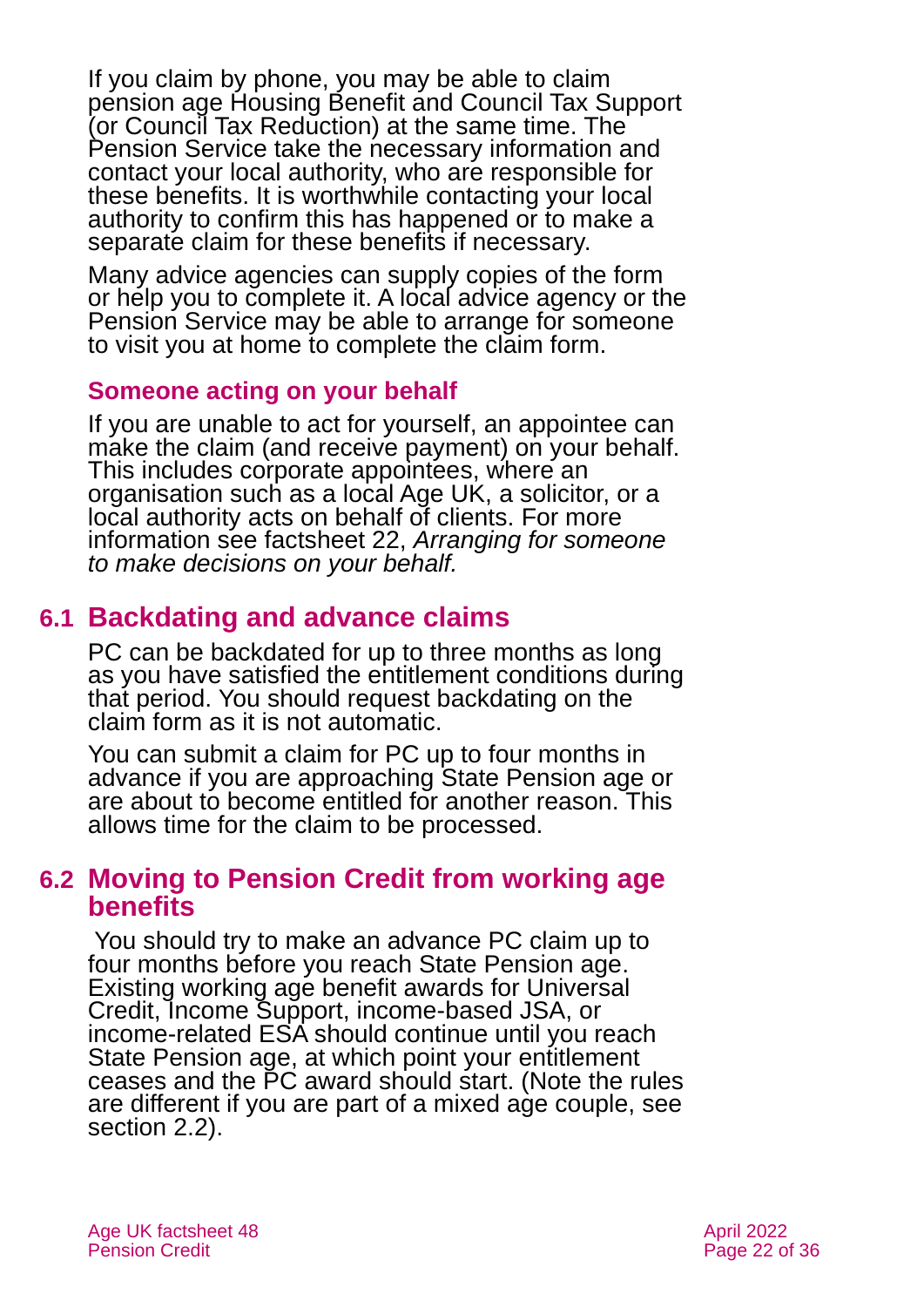#### **Action**

If you are approaching State Pension age and not sure what to do, [contact Age UK Advice,](#page-34-1) Age Cymru Advice, Age Scotland or a local advice service for a benefit check.

### **6.3 If the Pension Service needs more information**

The Pension Service may ask you to provide evidence or extra information to support your PC claim. If so, you must send it within one month of the request. You can post documents to the Pension Service, or there may be a local office to take them to. This may relate to things like your identity, capital or pensions, housing costs, immigration or residency status, or information about people living with you.

### **6.4 Delays and complaints**

If you are unhappy with the way your claim is handled, you can complain and you may be able to claim compensation. If payment of your PC is delayed, you may be able to get a short-term advance. Any advance must be repaid from your PC award, normally over a 3-month period but it can be extended to 6 months in exceptional circumstances. See [factsheet](http://www.ageuk.org.uk/Documents/EN-GB/Factsheets/FS49_The_Social_Fund,_Advances_of_Benefit_and_Local_Welfare_Provision_fcs.pdf?dtrk=true) 49, *[The](https://www.ageuk.org.uk/globalassets/age-uk/documents/factsheets/fs49_the_social_fund_advances_of_benefit_and_local_welfare_provision_fcs.pdf)  Social Fund*, *[Advances of Benefit and Local Welfare](https://www.ageuk.org.uk/globalassets/age-uk/documents/factsheets/fs49_the_social_fund_advances_of_benefit_and_local_welfare_provision_fcs.pdf)  [Provision,](https://www.ageuk.org.uk/globalassets/age-uk/documents/factsheets/fs49_the_social_fund_advances_of_benefit_and_local_welfare_provision_fcs.pdf)* for more information.

# <span id="page-22-0"></span>**7 Decisions and payment**

The Pension Service process your claim and send you a written decision. If PC is awarded, the decision letter usually includes a breakdown of the calculation, which you can check against the guide in [section](#page-14-0) 5. The decision letter sets out your responsibilities for reporting changes in your circumstances to the Pension Service.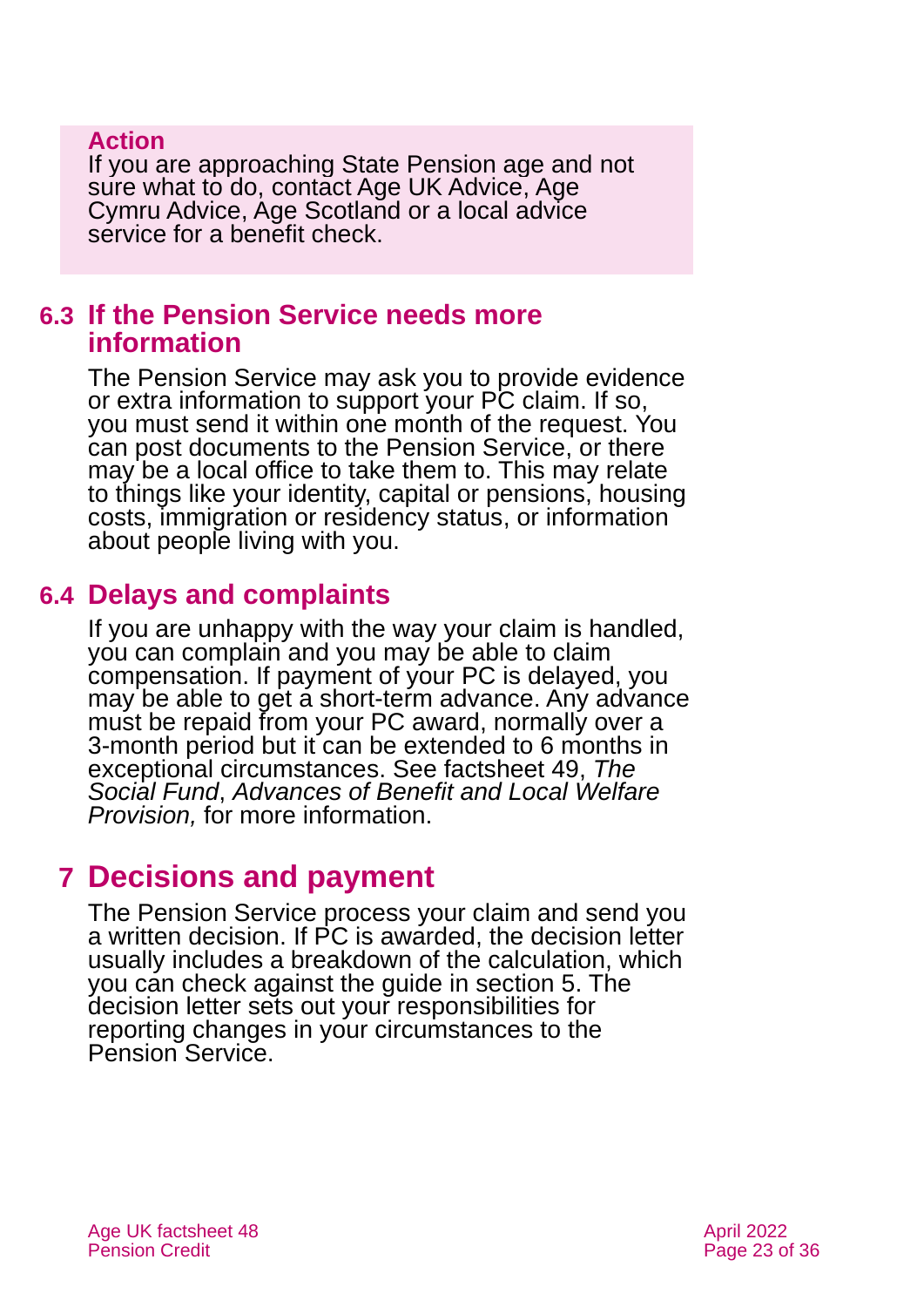# **7.1 If you disagree with a decision**

You must first ask the DWP for a mandatory reconsideration of the decision and if you still disagree, you can lodge an appeal with HM Courts and Tribunals Service. You can appeal online at *[www.gov.uk/appeal-benefit-decision](http://www.gov.uk/appeal-benefit-decision)* or by using form SSCS1. It is important to challenge a decision or get advice quickly as there are time limits meaning you must act within one month usually. See factsheet 74, *[Challenging welfare benefit decisions](https://www.ageuk.org.uk/globalassets/age-uk/documents/factsheets/fs74_challenging_welfare_benefit_decisions_fcs.pdf)*, for more information.

## **7.2 Payment**

PC is normally paid directly into your bank or building society account. When you claim, you can choose weekly, fortnightly or four-weekly payments in arrears. If your PC is less than £1 a week, you may be paid up to 13 weeks in arrears and if it is less than 10p a week, you may not receive it at all, although you have an underlying entitlement.

It can be paid to someone with power of attorney or an appointee if you are not able to act for yourself. If you are unable to open or manage an account, you can use the [Payment Exception Service](https://www.gov.uk/payment-exception-service) which allows you to use PayPoint outlets. If you are unable to use any of these, contact the Pension Service.

# <span id="page-23-0"></span>**8 Change of circumstances and assessed income periods**

# <span id="page-23-1"></span>**8.1 Assessed income periods**

An assessed income period (AIP) limits the change of circumstances you need to report, such as changes to your capital or pensions. No new AIPs are now being set. If you have an indefinite AIP, this only ends if you report a relevant change of circumstance (see below).

Once an AIP has ended, you are expected to report all change of circumstances, for example, increases to your capital or your private pension, if applicable.

### **Changes that cause an AIP to end early**

An indefinite AIP ends if the following changes occur:

⚫ you become a member of a couple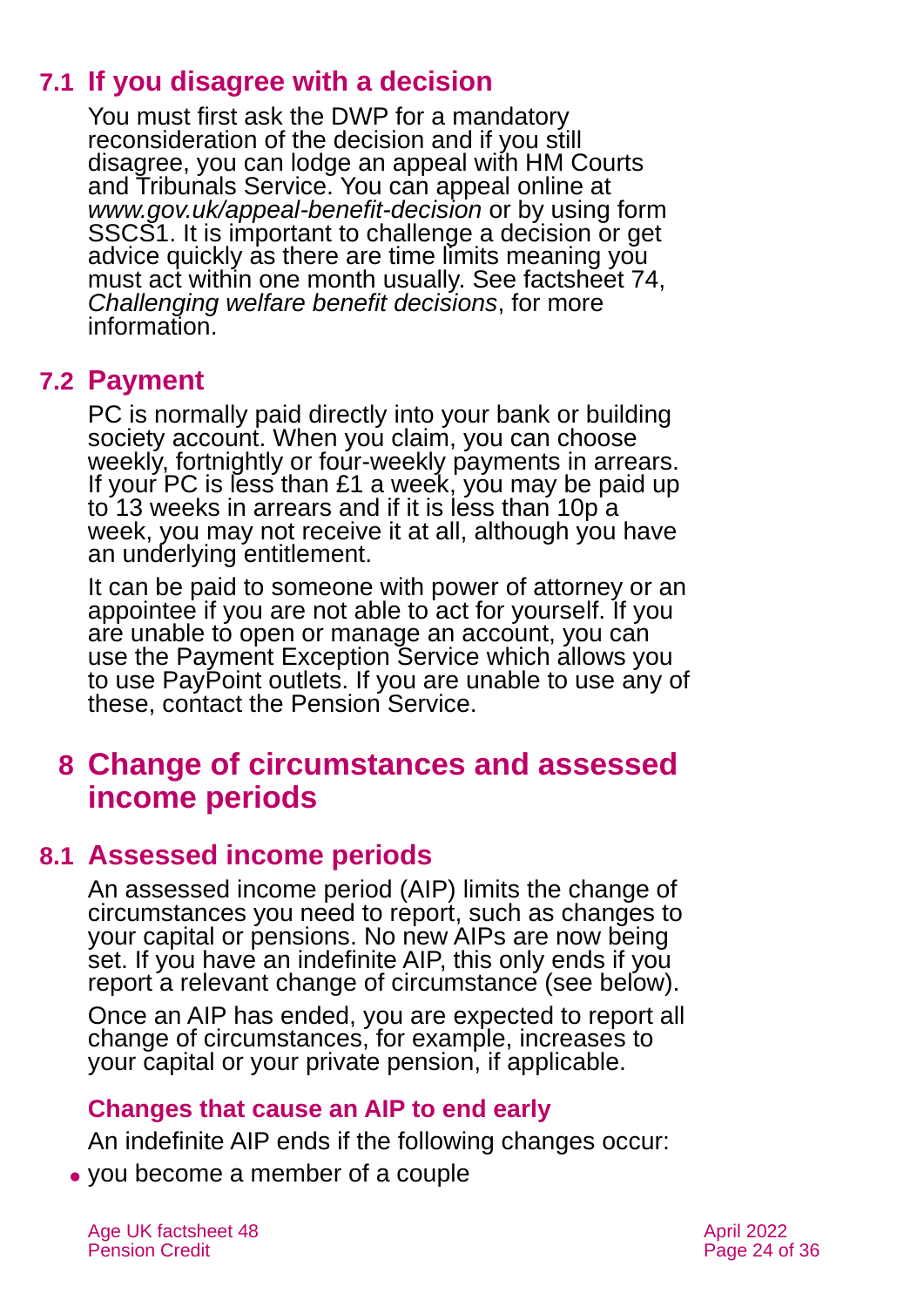- ⚫ you stop being treated as a member of a couple (for example, your partner dies, moves permanently into a care home, or into hospital for more than one year)
- ⚫ you are no longer entitled to PC
- ⚫ your PC is reassessed because a pension or annuity you were getting stops temporarily or is paid at a lower rate than you are entitled to.

#### **Changes you do not have to report in an AIP**

During an AIP, you do not have to tell the Pension Service about changes in your '*retirement provision'*, which is defined as:

- capital
- ⚫ occupational, personal, private, stakeholder and overseas pensions
- ⚫ payments from an equity release scheme
- annuities
- ⚫ Financial Assistance Scheme or Pension Protection Fund payments.

#### **Note**

If you receive Housing Benefit or Council Tax Support (also known as Council Tax Reduction) and the Savings Credit part of PC only, you must tell the local authority if your savings go over £16,000 – whether or not you have an AIP. You may no longer be entitled to HB or CTS.

#### **Increases in your income and capital in an AIP**

During an AIP, adjustments are made for any regular increases to your State Pension and private pensions. For example, if your occupational pension increases each April in line with inflation, the Pension Service makes an adjustment for this automatically.

Other increases in your retirement provision, such as a Premium Bond win or an inheritance, do not affect your PC entitlement while your AIP continues and do not have to be reported.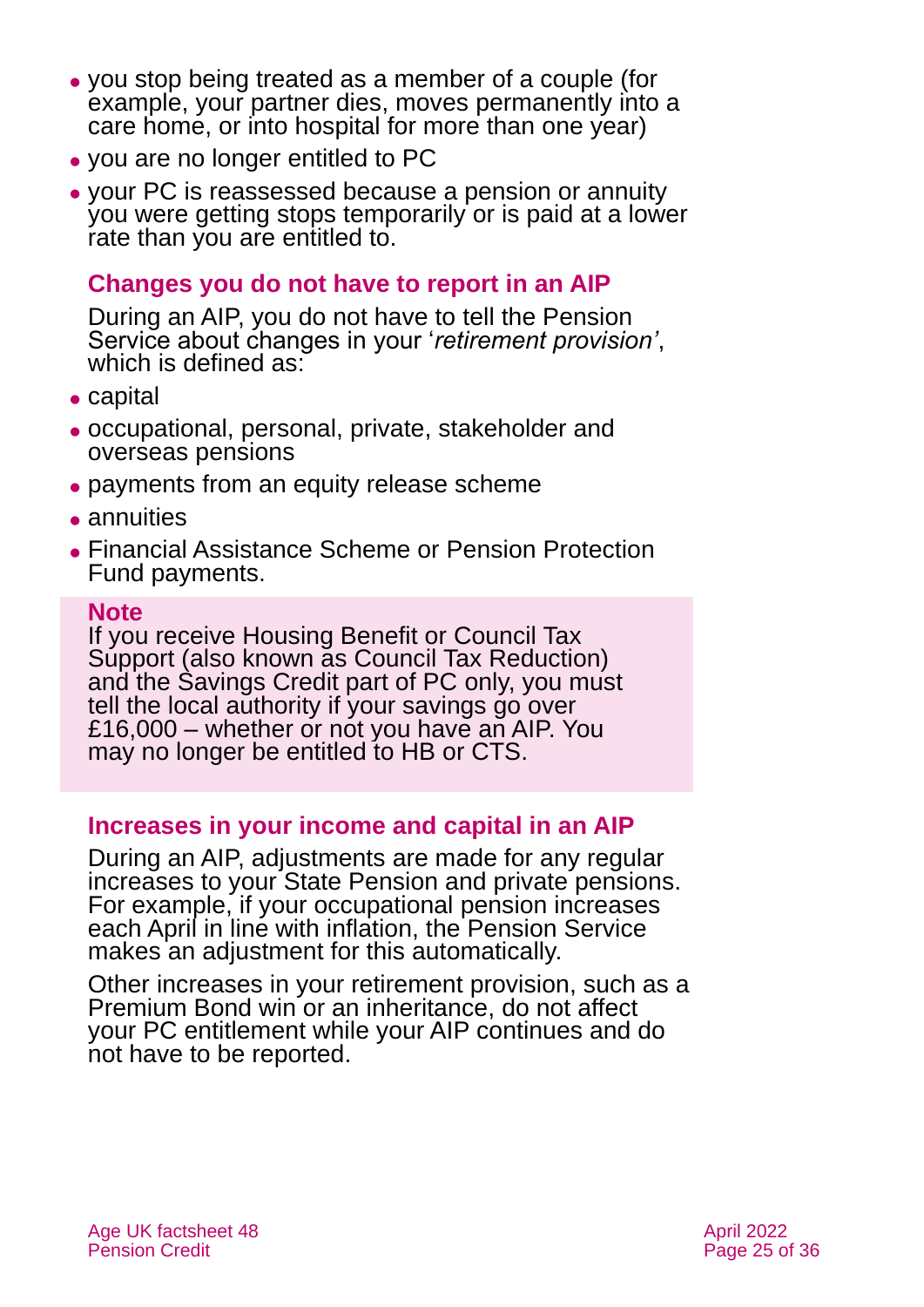#### **Reductions in your income or capital in an AIP**

If your income or capital decreases during an AIP, you can ask the Pension Service to look at your claim again. For example, if you have capital over £10,000 and you have to buy an expensive item or pay a large bill, you may be entitled to more PC and so it might be worth asking for a reassessment.

You may want to check with an advice agency beforehand what the effect of reporting a change will be. The amounts involved can be very small once changes in other related benefits like Housing Benefit or Council Tax Support are taken into account.

### **8.2 Change of circumstances with no AIP**

If you do not have an AIP, all change of circumstances must be reported to the Pension Service. This includes changes in:

- ⚫ capital assets
- ⚫ occupational, personal, private, stakeholder, and overseas pensions
- ⚫ payments from an equity release scheme
- ⚫ annuities
- ⚫ Financial Assistance Scheme or Pension Protection Fund payments.

<span id="page-25-0"></span>For more information, see the DWP Guidance in see [section 10.](#page-30-0)

### **8.3 If you go into hospital**

Your PC entitlement is not affected if you are admitted to hospital, provided you return home within 52 weeks, and you do not receive an additional amount for severe disability or as a carer.

If you are a single person and you do receive an additional amount for severe disability, you normally lose the additional amount after 28 days in hospital, when your AA, DLA, or PIP award is suspended.

If you are one of a couple and you receive two additional amounts for severe disability, you lose one of the additional amounts when one of you has been in hospital for 28 days and payment of that person's AA, DLA, or PIP award is suspended.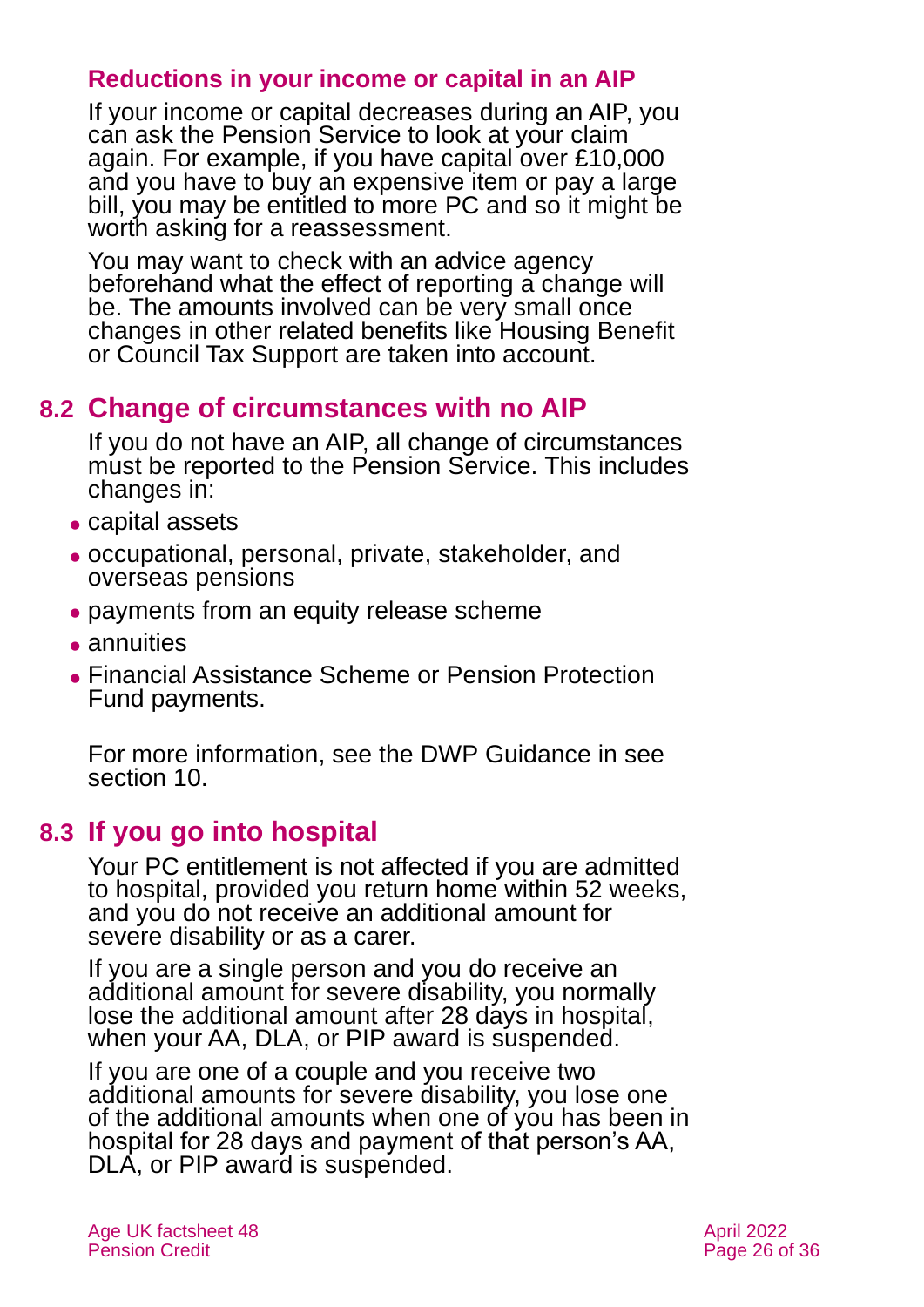If you receive the additional amount for a carer, this can continue for up to 12 weeks depending on your circumstances.

If you receive additional amounts for children or housing costs, you are no longer entitled to these after 52 weeks in hospital. If you receive housing costs and a deduction is made in respect of a non-dependant, the deduction is no longer made if the non-dependant is in hospital for more than 52 weeks.

For more information, see the DWP Guidance in [section 10.](#page-30-0)

### **8.4 If you go into a care home**

If you live in a care home, or move into a care home, you may still be entitled to PC. If you receive PC before you move into a care home, it is important to inform the Pension Service of the change in your circumstances, so they can reassess your entitlement.

#### **Permanent care home residence**

If you have a partner, you may no longer count as a couple if one of you is permanently resident in a care home. You are assessed as single people for PC purposes.

Additional amounts for children and housing costs for your former home are no longer included in your PC if you are a permanent resident in a care home. The additional amount for a carer can continue to be paid if you still satisfy the conditions for it (see [section 4.3\)](#page-8-0).

If payment of your AA, DLA or PIP stops because you are in a care home, you lose any additional amount for severe disability included in your PC. Whether your AA, DLA or PIP stops depends on how your care home placement is funded.

If your care home place is paid for by NHS Continuing Healthcare funding, your entitlement to PC is the same as if you were in hospital. (In Scotland, care home fees are not paid for by the NHS, [contact Age Scotland](#page-34-4) for more information).

If the local authority helps to pay your care home fees, AA, PIP daily living component, and DLA care component stops 28 days after admission. If you pay your own fees, you are entitled to AA, DLA or PIP and are eligible for an extra amount for severe disability with your PC.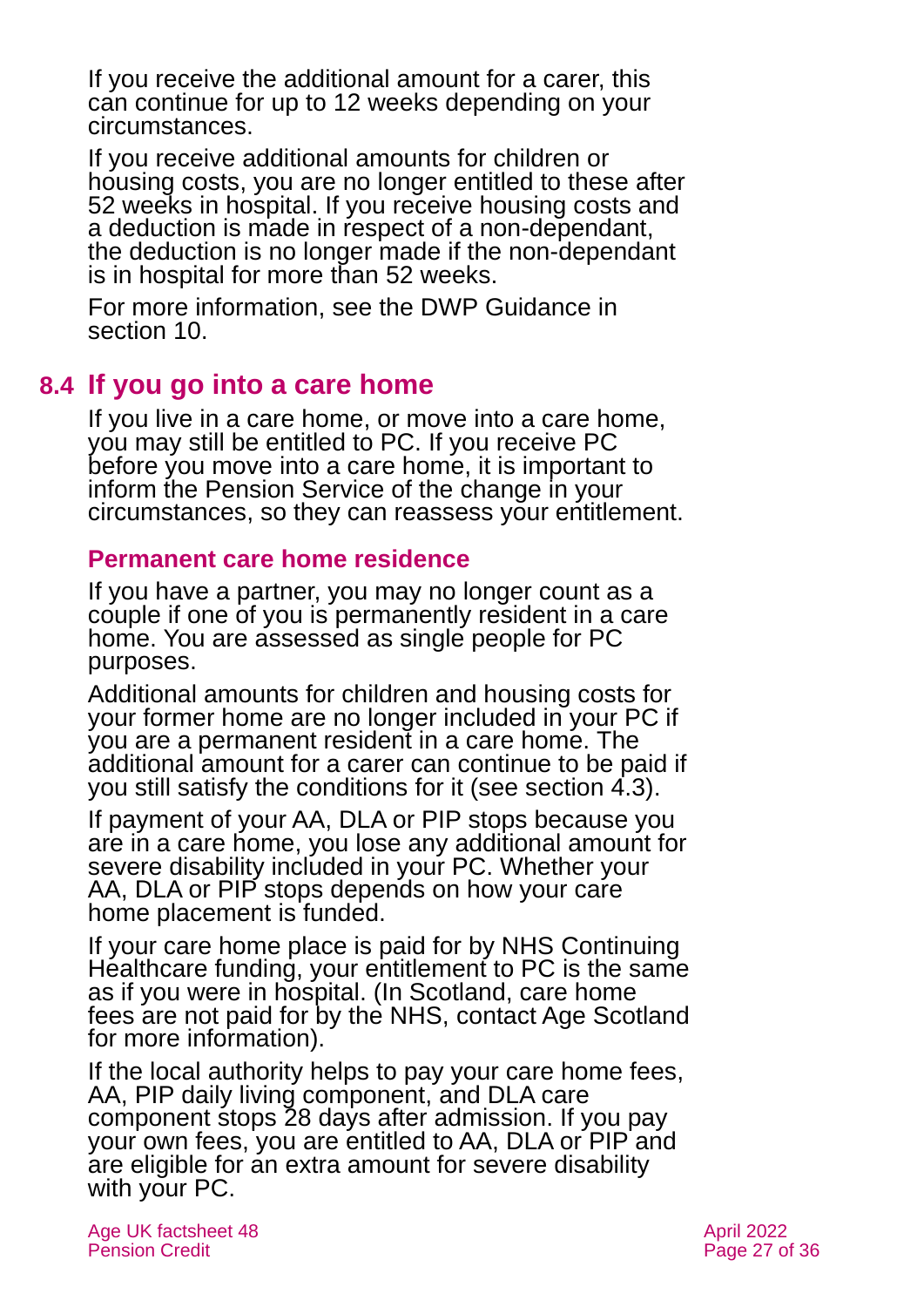PC is taken into account as income when your contribution towards the care home fees is calculated but up to £5.90 a week (£8.85 for a couple) of your income is disregarded if you receive Savings Credit. It is not always necessary to receive PC to qualify for this disregard – contact Age UK [or Age Cymru](#page-34-1) Advice for more information. The disregards are different in Scotland, [contact Age Scotland](#page-34-4) for advice.

For information on how PC is treated in the financial assessment, see factsheet 10, *[Paying for permanent](https://www.ageuk.org.uk/globalassets/age-uk/documents/factsheets/fs10_paying_for_permanent_residential_care_fcs.pdf)  [residential care](https://www.ageuk.org.uk/globalassets/age-uk/documents/factsheets/fs10_paying_for_permanent_residential_care_fcs.pdf)*. [Age Cymru](#page-34-3) and [Age Scotland](#page-34-4) (*[Care](https://www.ageuk.org.uk/scotland/information-advice/care-and-support/care-homes/)  [Home Funding](https://www.ageuk.org.uk/scotland/information-advice/care-and-support/care-homes/)*) have versions of these factsheets.

#### **Temporary care home residence**

If you are a temporary resident in a care home, for respite or a trial period, and your PC includes housing costs, these can usually continue to be paid for up to 13 weeks and sometimes for up to 52 weeks.

Additional amounts for severe disability and as a carer can continue to be paid if you still satisfy the conditions for them (see [sections 4.1–4.2\)](#page-7-0). However, if payment of AA, DLA or PIP stops because you are in a care home, the rules are the same as for a permanent care home resident and you lose any additional amount for severe disability.

If you are in a couple, you continue to be treated as a couple if you are unlikely to be apart for more than 52 weeks.

See factsheet 58, *[Paying for short-term and temporary](https://www.ageuk.org.uk/globalassets/age-uk/documents/factsheets/fs58_paying_for_short-term_and_temporary_care_in_a_care_home_fcs.pdf)  [care in a care home](https://www.ageuk.org.uk/globalassets/age-uk/documents/factsheets/fs58_paying_for_short-term_and_temporary_care_in_a_care_home_fcs.pdf)* for more information, or the [Age](#page-34-3)  [Cymru](#page-34-3) or [Age Scotland](#page-34-4) versions.

#### **Action**

For more information about how being in hospital or a care home affects entitlement to AA, PIP or DLA, see [factsheet 34,](https://www.ageuk.org.uk/globalassets/age-uk/documents/factsheets/fs34_attendance_allowance_fcs.pdf) *Attendance Allowance*, or factsheet 87, *[Personal Independence Payment](https://www.ageuk.org.uk/globalassets/age-uk/documents/factsheets/fs87_personal_independence_payment_fcs.pdf) [and Disability Living Al](https://www.ageuk.org.uk/globalassets/age-uk/documents/factsheets/fs87_personal_independence_payment_fcs.pdf)lowance*.

### **8.5 If you go abroad**

If you leave Great Britain temporarily, your PC can continue to be paid as normal, but not for longer than: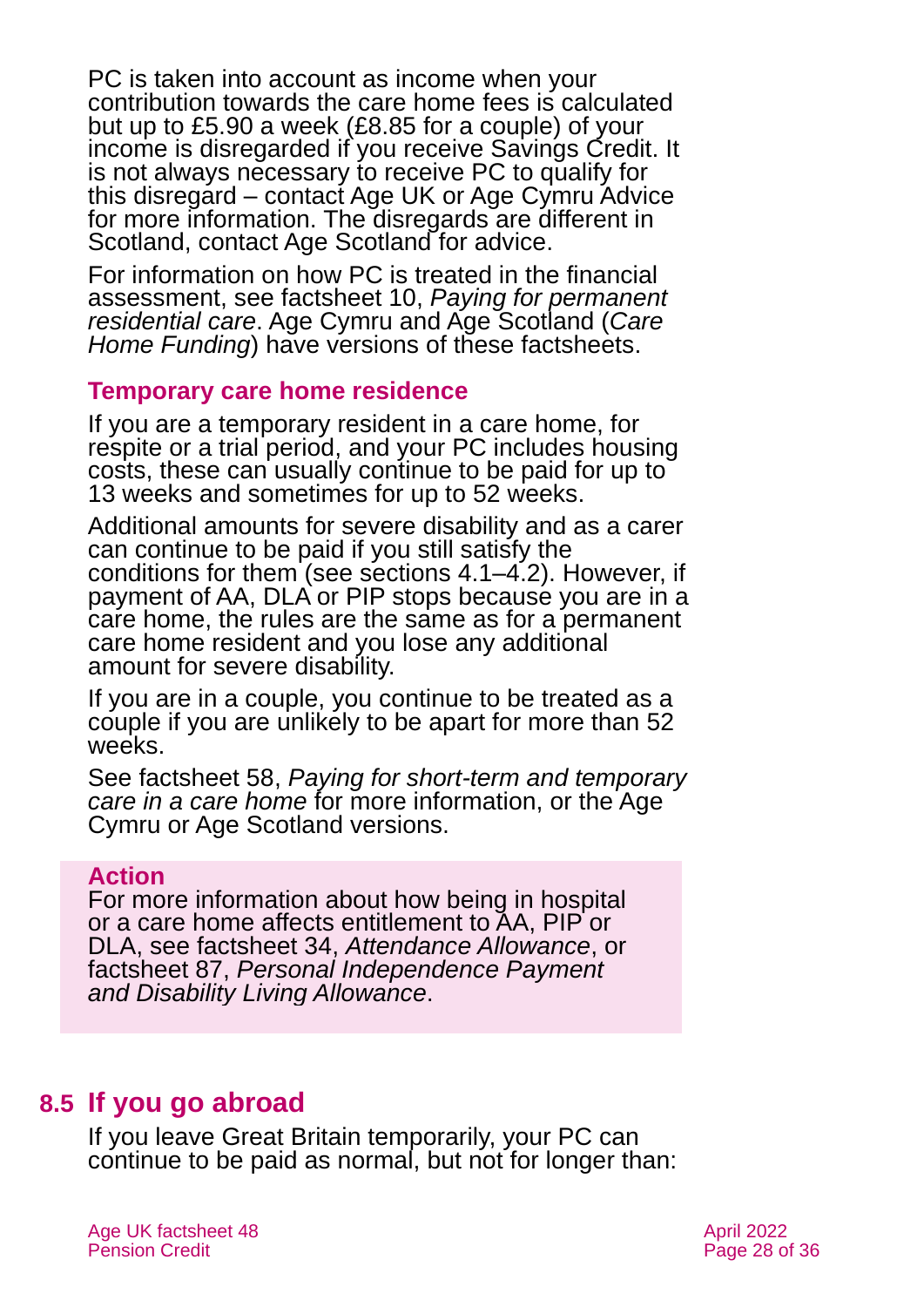- 4 weeks where the absence is not expected to exceed 4 weeks
- 8 weeks where the absence is not expected to exceed 8 weeks and is in connection with the death of your partner or another close relative you normally live with
- 26 weeks where the absence is not expected to exceed 26 weeks and is solely in connection with you, your partner or your child receiving medical treatment.

You must intend to return within these periods at the date of departure.

### **8.6 If PC stops for a mixed age couple**

If you are part of a mixed age couple (where one partner is under State Pension age) and you lose entitlement to PC even for one week, you cannot reclaim it until both of you reach State Pension age. You may have to claim Universal Credit in the meantime.

The only exception is if throughout the period you were not entitled to PC, you remained entitled to pension age Housing Benefit. In this case, you can reclaim PC.

#### **8.7 Becoming a mixed-age couple when claiming PC**

If you claim PC as a single person and become a couple with a partner who is below State Pension age, your PC claim stops and you cannot reclaim until you both reach State Pension age. You may have to claim Universal Credit instead.

### **8.8 Equity release**

Equity release describes the various ways that homeowners can use their homes to generate income or capital lump sums while continuing to live there. There are a range of issues you need to take into account and Age UK recommends you take legal and financial advice if you are considering taking out a scheme.

For example, you must think about the impact on any benefits you receive when you enter into a scheme and be aware of the possible impact on future entitlement. For more information about equity release schemes, see factsheet 65, *[Equity release](https://www.ageuk.org.uk/globalassets/age-uk/documents/factsheets/fs65_equity_release_fcs.pdf)*.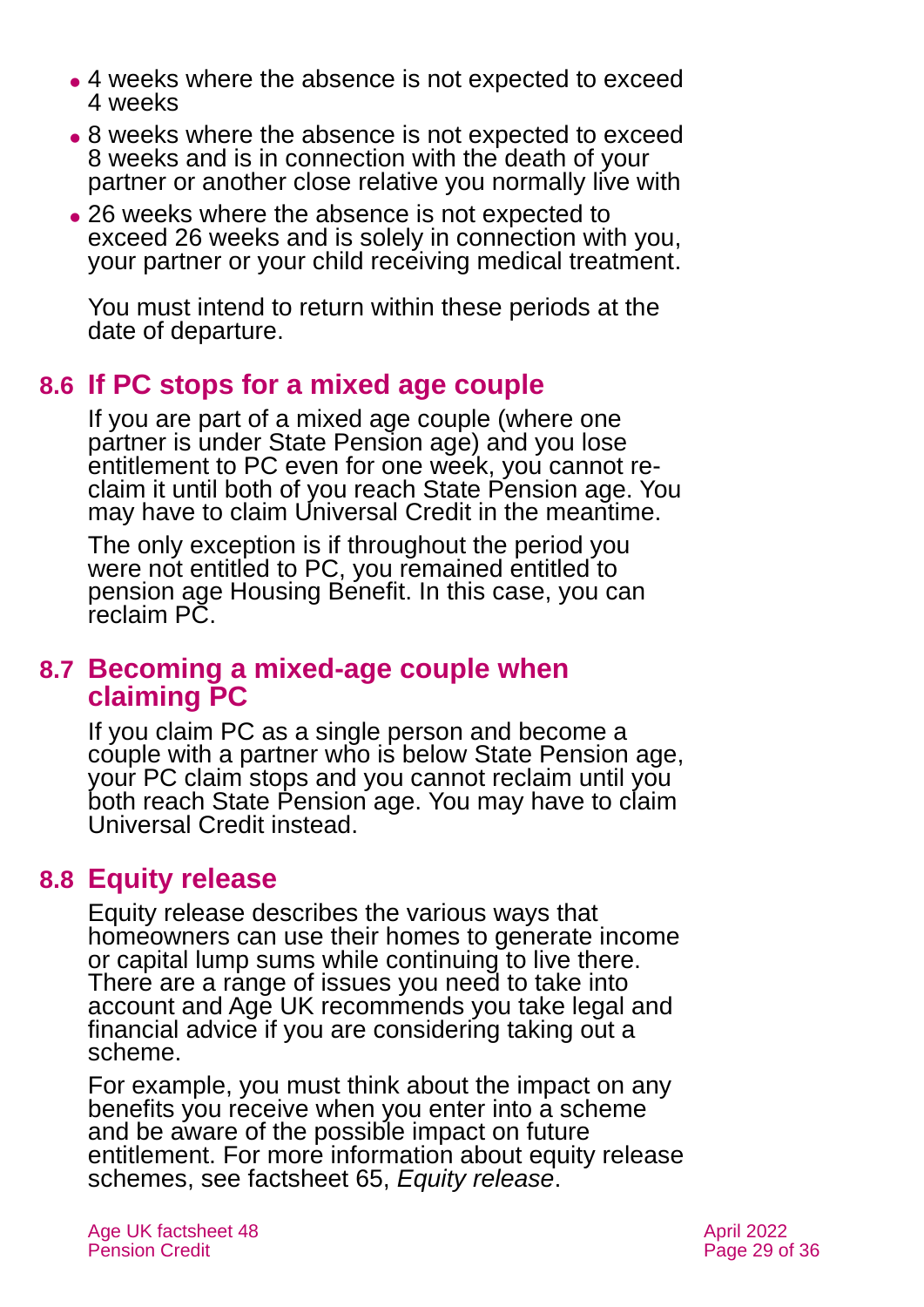# <span id="page-29-0"></span>**9 Other benefits if you receive Pension Credit**

The age limit to claim your State Pension is the same as PC. State Pension is based on National Insurance contributions you have paid or been credited with during your life. If you are a mixed age couple claiming PC, the younger partner can claim when they reach State Pension age. See factsheet 19, *[State Pension](https://www.ageuk.org.uk/globalassets/age-uk/documents/factsheets/fs19_state_pension_fcs.pdf)*, for more information.

If you get PC, you may qualify for pension age Housing Benefit and Council Tax Support. Even if your income is too high for PC, you may still be entitled to help. See factsheet 17, *[Housing Benefit](https://www.ageuk.org.uk/globalassets/age-uk/documents/factsheets/fs17_housing_benefit_fcs.pdf)* and [factsheet](https://www.ageuk.org.uk/globalassets/age-uk/documents/factsheets/fs21_council_tax_fcs.pdf)  21, *[Council Tax](https://www.ageuk.org.uk/globalassets/age-uk/documents/factsheets/fs21_council_tax_fcs.pdf)*, for more information (in Wales see Age Cymru's factsheet 21w, *[Council Tax in Wales](https://www.ageuk.org.uk/globalassets/age-cymru/documents/information-guides-and-factsheets/fs21w.pdf)*; in Scotland Age Scotland's *[Council Tax Reduction](https://www.ageuk.org.uk/scotland/information-advice/money-matters/benefits/)* guide.

You can claim pension age Housing Benefit if you pay rent for your home or live in a hotel, guest house, board and lodgings accommodation, or a hostel. If you claim PC, you are asked if you want to claim pension age Housing Benefit and Council Tax Support at the same time. If you are not asked, contact your local authority about making an application.

If you receive Guarantee Credit, you may be entitled to the maximum eligible amount of pension age Housing Benefit and Council Tax Support. You may not get the full amount if non-dependants share your household or there are restrictions, for example because your rent is considered too high. If you receive Savings Credit without Guarantee Credit, you may still get some help towards rent and Council Tax.

If you receive PC you may be entitled to help with health costs, such as dental charges or the cost of spectacles. If you get Guarantee Credit, you are automatically entitled to the maximum amount of help available.

If you only get Savings Credit, you may be entitled to some help but you have to apply for  $it$  – see factsheet 61, *[Help with health costs](https://www.ageuk.org.uk/globalassets/age-uk/documents/factsheets/fs61_help_with_health_costs_fcs.pdf)*. In Wales see Age Cymru factsheet 61w, *[Help with health costs in Wales](https://www.ageuk.org.uk/globalassets/age-cymru/documents/information-guides-and-factsheets/fs61w.pdf)*. In Scotland see [NHS Inform.](https://www.nhsinform.scot/care-support-and-rights/health-rights/access/help-with-health-costs/)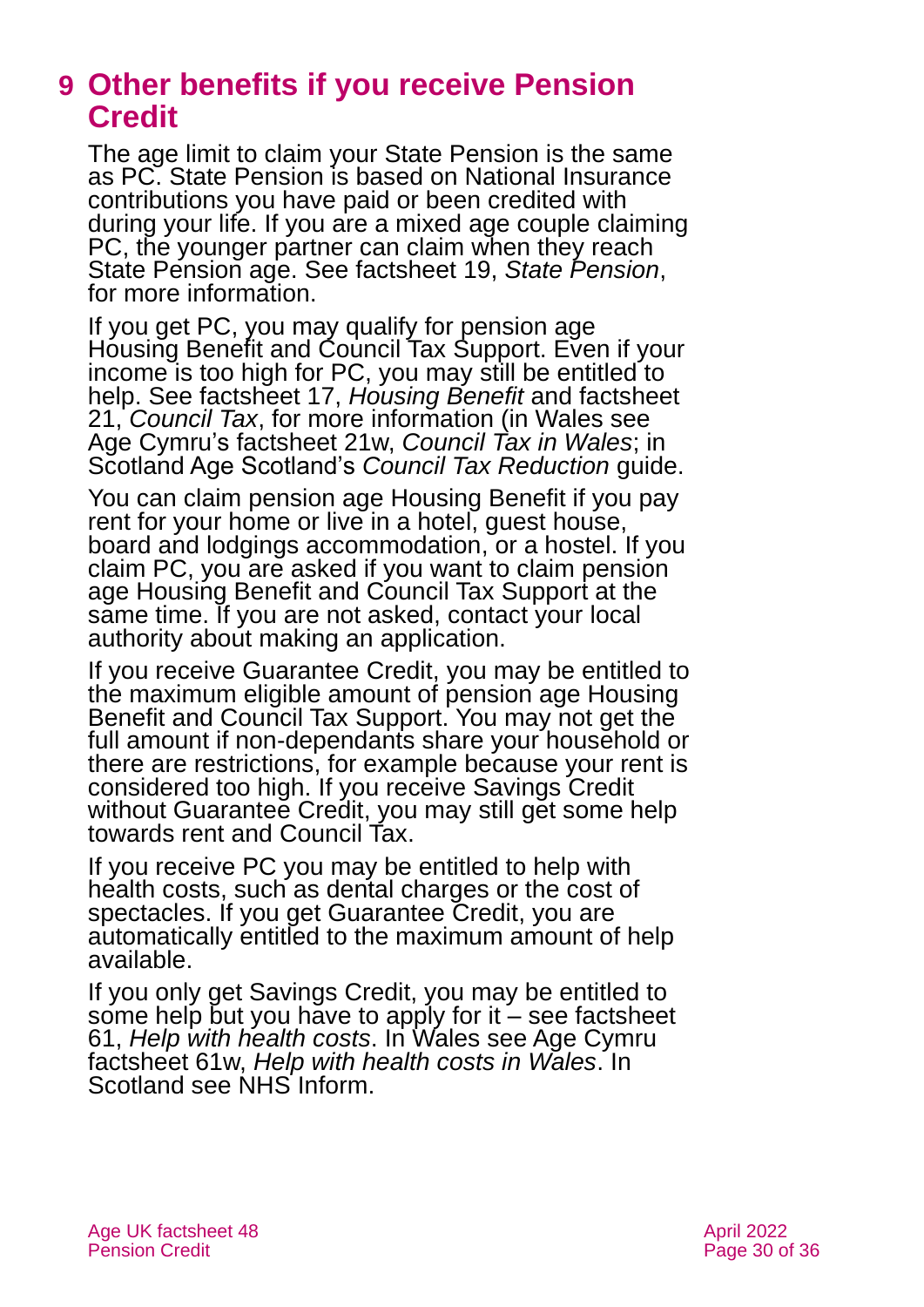If you receive PC, you may be entitled to grants or loans from your local authority or Jobcentre Plus to help with some expenses. Contact [Age UK Advice,](#page-34-1) [Age Cymru Advice, Age Scotland](#page-34-3) or a local advice service for more details.

### **9.1 TV licence concessions**

You can get a free TV licence if:

- ⚫ you, as the licence holder, are 75 years or older, and
- ⚫ you, or your partner living at the same address, receive Pension Credit (either Guarantee Credit, Savings Credit or both).

For more information see *[www.tvlicensing.co.uk/check-if-you-need-one/for-your](https://www.tvlicensing.co.uk/check-if-you-need-one/for-your-home)[home](https://www.tvlicensing.co.uk/check-if-you-need-one/for-your-home)*

# <span id="page-30-0"></span>**10 DWP Guidance**

The DWP provides a range of guidance documents with information about benefits which you may find useful. Pension Credit guidance can be found at *[www.gov.uk/government/publications/decision](http://www.gov.uk/government/publications/decision-makers-guide-vols-13-and-14-state-pension-credit-staff-guide)[makers-guide-vols-13-and-14-state-pension-credit](http://www.gov.uk/government/publications/decision-makers-guide-vols-13-and-14-state-pension-credit-staff-guide)[staff-guide](http://www.gov.uk/government/publications/decision-makers-guide-vols-13-and-14-state-pension-credit-staff-guide)*

Specific areas of guidance highlighted in this factsheet can be found by using the above link and selecting the appropriate heading:

- ⚫ *Settled status* [\(section 2.5\)](#page-5-2) If you are an EEA citizen (except Irish citizens who do not need leave to remain in the UK) and have *'settled status'*, you have indefinite leave to remain in the UK and are not subject to immigration control. You can stay in the UK and be eligible for certain benefits, subject to satisfying other conditions, such as those outlined in this factsheet for PC.
- ⚫ *Pre-settled status –* If you are an EEA citizen (except Irish citizens) and have *'pre-settled status'* (for example, because you have not lived in the UK for at least five years), you can stay in the UK but you are not automatically eligible for certain benefits (such as those which require you to have settled status like PC).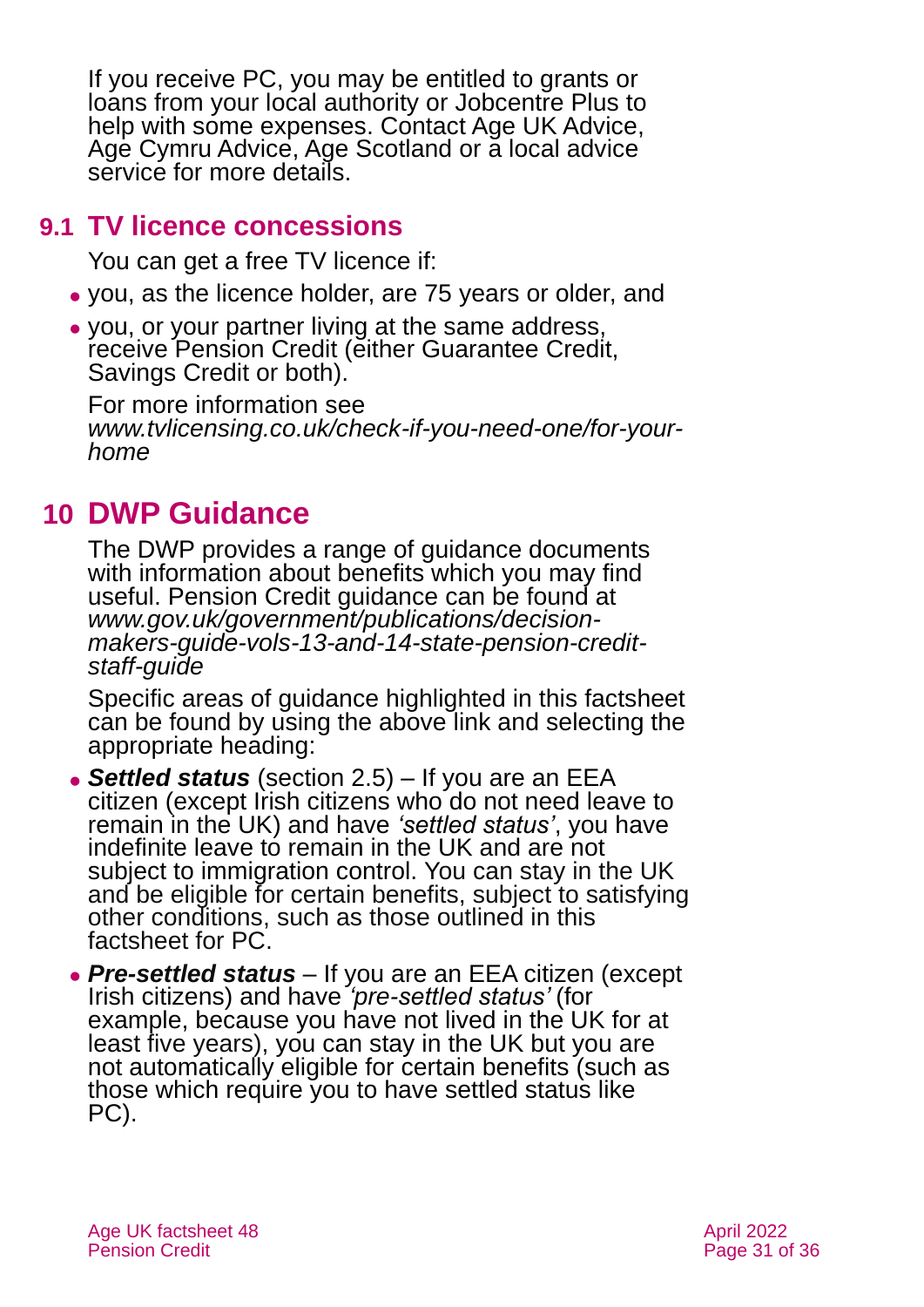In order to be eligible, you must normally demonstrate you are exercising a qualifying *right to reside* under the *[Immigration \(European Economic Area\)](https://www.legislation.gov.uk/uksi/2016/1052/made)  [Regulations 2016](https://www.legislation.gov.uk/uksi/2016/1052/made)*.

Guidance on *right to reside* can be found within *[DMG](https://assets.publishing.service.gov.uk/government/uploads/system/uploads/attachment_data/file/949265/dmg-chapter-07-part-03-habitual-residence-and-right-to-reside-is-jsa-spc-esa-072770-073779.pdf)  [Vol 2 Ch 7 Part 3: Habitual residence and right to](https://assets.publishing.service.gov.uk/government/uploads/system/uploads/attachment_data/file/949265/dmg-chapter-07-part-03-habitual-residence-and-right-to-reside-is-jsa-spc-esa-072770-073779.pdf)  [reside,](https://assets.publishing.service.gov.uk/government/uploads/system/uploads/attachment_data/file/949265/dmg-chapter-07-part-03-habitual-residence-and-right-to-reside-is-jsa-spc-esa-072770-073779.pdf)* from paragraph 073492 and for further information see *[cpag.org.uk/welfare-rights/legal-test](https://cpag.org.uk/welfare-rights/legal-test-cases/current-test-cases/eu-pre-settled-status)[cases/current-test-cases/eu-pre-settled-status](https://cpag.org.uk/welfare-rights/legal-test-cases/current-test-cases/eu-pre-settled-status)*

If you have *'pre-settled status'*, you can stay in the UK for up to five years from the date you got your status, but you must apply for *'Settled status'* before your presettled status expires to stay in the UK. For more information, see *[www.gov.uk/settled-status-eu](http://www.gov.uk/settled-status-eu-citizens-families/switch-from-presettled-status-to-settled-status)[citizens-families/switch-from-presettled-status-to](http://www.gov.uk/settled-status-eu-citizens-families/switch-from-presettled-status-to-settled-status)[settled-status](http://www.gov.uk/settled-status-eu-citizens-families/switch-from-presettled-status-to-settled-status)*

⚫ *Started living in the UK after 31 December 2020 –* If you moved to the UK after 31 December 2020, the only way you can be eligible for the EU Settlement Scheme is if you are a family member of an EEA or Swiss citizen and that person was living in the UK by 31 December 2020. For more information see *[www.gov.uk/settled-status-eu-citizens-families/join-EU-](http://www.gov.uk/settled-status-eu-citizens-families/join-EU-EEA-Swiss-family-member)[EEA-Swiss-family-member](http://www.gov.uk/settled-status-eu-citizens-families/join-EU-EEA-Swiss-family-member)*

If the above is not applicable, you are subject to immigration control (and so not eligible for certain benefits like PC) until you have the necessary immigration leave to remain in the UK. For more information see *[www.gov.uk/check-uk-visa](http://www.gov.uk/check-uk-visa)*

- ⚫ **Housing costs** [\(section 4.5\)](#page-10-0) *[DMG Vol 13 Ch 78:](https://assets.publishing.service.gov.uk/government/uploads/system/uploads/attachment_data/file/843673/dmgch78.pdf)  [additional amounts and special groups](https://assets.publishing.service.gov.uk/government/uploads/system/uploads/attachment_data/file/843673/dmgch78.pdf)*, from paragraph 78170
- ⚫ **Defined income** (page 13) *[DMG Vol 14 Ch 85:](https://assets.publishing.service.gov.uk/government/uploads/system/uploads/attachment_data/file/945910/dmgch85.pdf)  [Income other than earnings](https://assets.publishing.service.gov.uk/government/uploads/system/uploads/attachment_data/file/945910/dmgch85.pdf)*, from paragraph 85004
- ⚫ **Earnings and disregards** (pages 13–14) *[DMG Vol](https://assets.publishing.service.gov.uk/government/uploads/system/uploads/attachment_data/file/721827/dmgch86.pdf)  [14 Ch 86: Earnings](https://assets.publishing.service.gov.uk/government/uploads/system/uploads/attachment_data/file/721827/dmgch86.pdf)*
- ⚫ **Capital** (page 15) *[DMG Vol 14 Ch 84: deemed](https://assets.publishing.service.gov.uk/government/uploads/system/uploads/attachment_data/file/832032/dmgch84.pdf)  [weekly income from capital](https://assets.publishing.service.gov.uk/government/uploads/system/uploads/attachment_data/file/832032/dmgch84.pdf)*, from paragraph 84071
- ⚫ **Deprivation** (page 17) *[DMG Vol 14 Ch 84: deemed](https://assets.publishing.service.gov.uk/government/uploads/system/uploads/attachment_data/file/832032/dmgch84.pdf)  [weekly income from capital](https://assets.publishing.service.gov.uk/government/uploads/system/uploads/attachment_data/file/832032/dmgch84.pdf)*, from paragraph 84781
- ⚫ **Assessed Income Periods** [\(sections 8.1–8.2\)](#page-23-1) *[DMG](https://assets.publishing.service.gov.uk/government/uploads/system/uploads/attachment_data/file/690029/dmgch83.pdf)  [Vol 14 Ch 83: Assessed income periods](https://assets.publishing.service.gov.uk/government/uploads/system/uploads/attachment_data/file/690029/dmgch83.pdf)*
- ⚫ **Hospital** [\(section 8.3\)](#page-25-0) *[DMG Vol 13 Ch 78: additional](https://assets.publishing.service.gov.uk/government/uploads/system/uploads/attachment_data/file/843673/dmgch78.pdf)  [amounts and special groups](https://assets.publishing.service.gov.uk/government/uploads/system/uploads/attachment_data/file/843673/dmgch78.pdf)*, from paragraph 78700.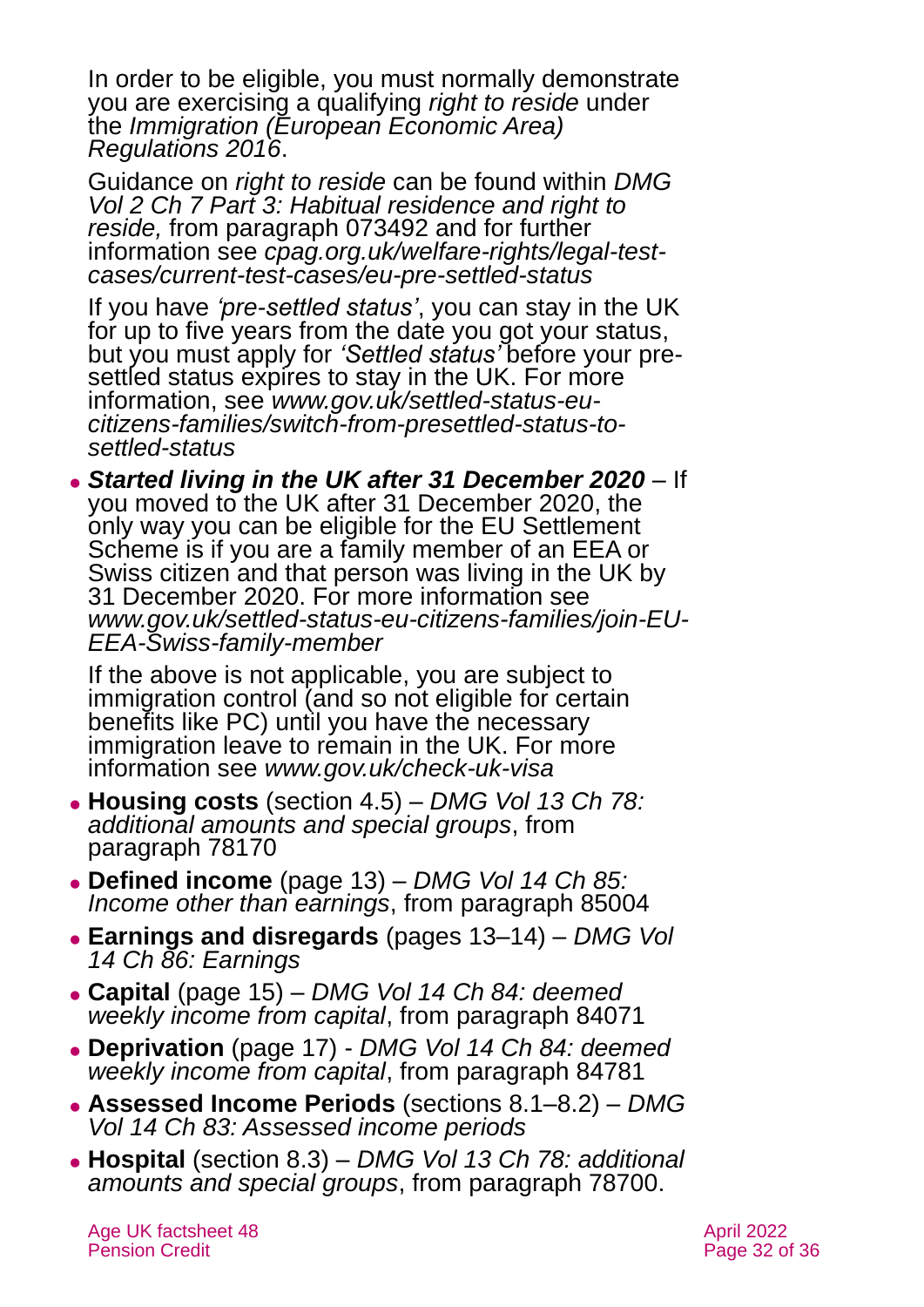# **Useful organisations**

#### <span id="page-32-0"></span>**Carers Trust**

[www.carers.org](http://www.carers.org/) Telephone 0300 772 9600

Offers practical help and assistance to carers.

#### **Carers UK**

[www.carersuk.org](http://www.carersuk.org/) Telephone 0808 808 7777

Information and support for carers, including information about benefits.

#### **Citizens Advice**

England or Wales go to [www.citizensadvice.org.uk](http://www.citizensadvice.org.uk/) Scotland go to [www.cas.org.uk](http://www.cas.org.uk/) In England telephone 0800 144 8848 In Wales telephone 0800 702 2020 In Scotland telephone 0800 028 1456

National network of advice centres offering free, confidential, independent advice, face to face or by telephone.

#### **Disability Benefits Helpline**

[www.gov.uk/disability-benefits-helpline](http://www.gov.uk/disability-benefits-helpline)

Provides advice or information about claims for Disability Living Allowance, Personal Independence Payment or Attendance Allowance.

• **Attendance Allowance (AA)** Telephone 0800 731 0122

#### • **Disability Living Allowance (DLA)**

If you were born on or before 8 April 1948 Telephone 0800 731 0122

If you were born after 8 April 1948 Telephone 0800 121 4600

- **Personal Independence Payment helpline** Telephone 0800 121 4433
- **Adult Disability Payment (Scotland)** Telephone 0800 182 2222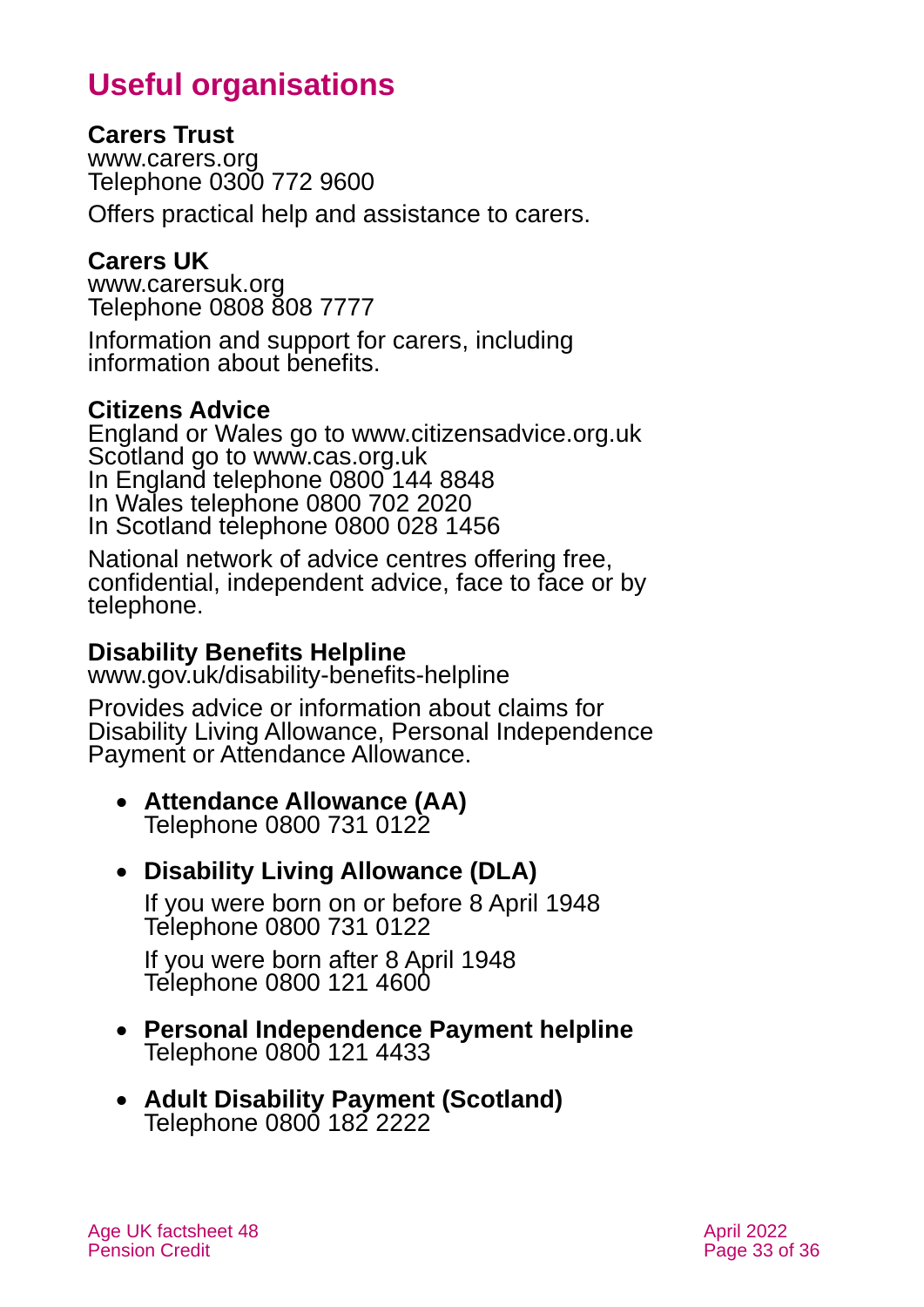#### **Gov.uk**

[www.gov.uk](http://www.gov.uk/)

Official website for government information and services. Includes information about State and private pensions.

#### **Pension Service (The)**

[www.gov.uk/contact-pension-service](http://www.gov.uk/contact-pension-service) Telephone 0800 731 0469 PC claim line 0800 99 1234 Future Pension Centre 0800 731 0175

For details of state pensions, including forecasts and how to claim your pension.

### **Settled**

[settled.org.uk/en](https://settled.org.uk/en/)

An organisation for EEA citizens wanting advice and support about the EU Settlement Scheme.

Contact can be made by completing a form on their website, or if it is urgent calling between 10am and 5pm, leave a clear message with name and contact details, and someone will get back to you:

07511 214684 (Bulgarian) 07511 214701 (Italian) 07511 214678 (Slovak/Czech)

The numbers below are manned intermittently. Please leave a clear message with name and contact details if there is no answer and someone will get back to you as soon as they can:

07511 214711 (French) 07511 214721 (German) 07511 214707 (Polish) 07511 214698 (Romanian) 07511 214716 (Spanish)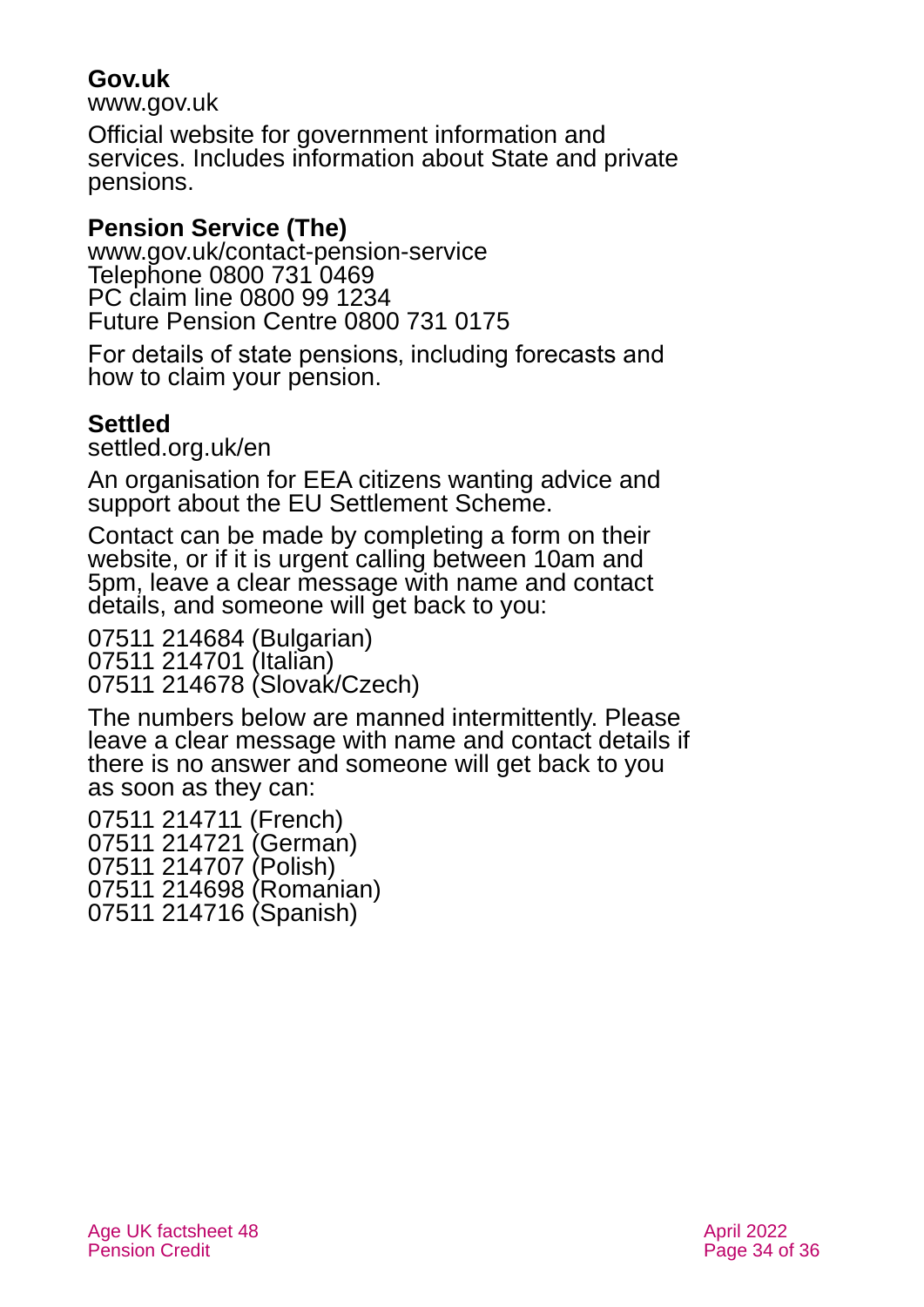# **Age UK**

Age UK provides advice and information for people in later life through our Age UK Advice line, publications and online. Call Age UK Advice to find out whether there is a local Age UK near you, and to order free copies of our information guides and factsheets.

#### <span id="page-34-1"></span>**Age UK Advice**

[www.ageuk.org.uk](http://www.ageuk.org.uk/) 0800 169 65 65 Lines are open seven days a week from 8.00am to 7.00pm

#### <span id="page-34-3"></span>**In Wales contact**

#### **Age Cymru Advice**

[www.agecymru.org.uk](http://www.agecymru.org.uk/) 0300 303 4498

#### <span id="page-34-0"></span>**In Northern Ireland contact**

#### **Age NI** [www.ageni.org](http://www.ageni.org/)

0808 808 7575

#### <span id="page-34-4"></span>**In Scotland contact**

# <span id="page-34-2"></span>**Age Scotland**

[www.agescotland.org.uk](http://www.agescotland.org.uk/) 0800 124 4222

# **Support our work**

We rely on donations from our supporters to provide our guides and factsheets for free. If you would like to help us continue to provide vital services, support, information and advice, please make a donation today by visiting [www.ageuk.org.uk/donate](http://www.ageuk.org.uk/donate) or by calling 0800 169 87 87.